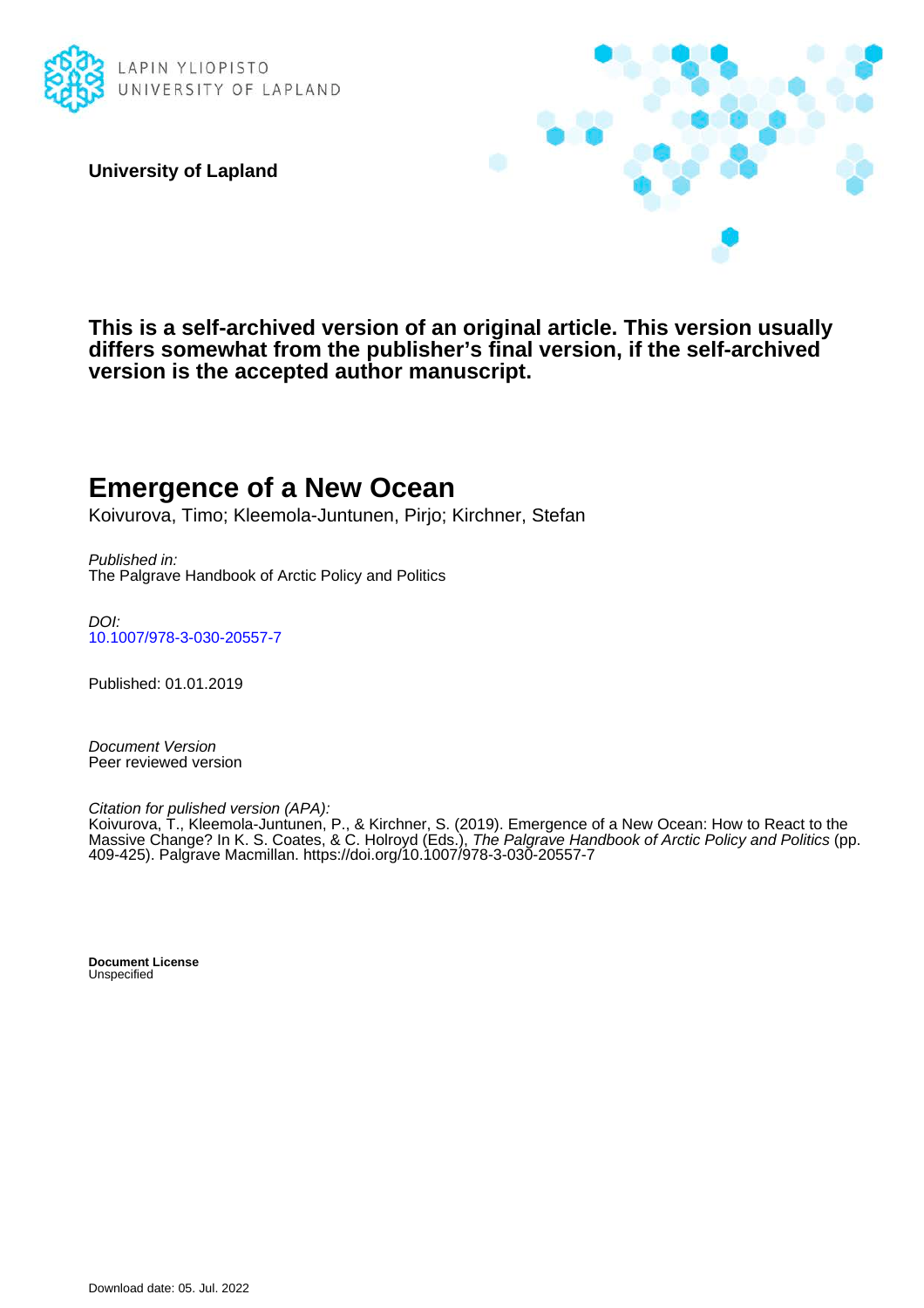# **Emergence of a new Ocean – how to react to the massive change?**

Timo Koivurova, Pirjo Kleemola-Juntunen, Stefan Kirchner

#### 1. Introduction

Before the states commenced negotiating what became the 1982 UN Convention on the Law of the Sea (UNCLOS), there was not much discussion of how laws of the sea applied in the Arctic Ocean, given that the normal uses of the sea could not be practiced there (but cf. Kiikert/Lackenbauer, 2014). From the beginning of the 20th Century, there had been academic discussion as to whether the Arctic Ocean sea-ice cover could be claimed as land (ice-is-land theory) or via sectoral claims (similar to those that took place in the other Pole, Antarctica). Yet, as *Erik Franckx* has shown, most active in this respect were scholars, not the states and their civil servants (this discussion took place in particular in Canada and the Soviet Union, given that it is these two states which have the longest coastlines to the Arctic Ocean, see Franckx, 1993).

Even if UNCLOS did address the Arctic Ocean with one article (Article 234), it is fair to say that there was limited discussion over what rules govern the very limited uses of the Arctic Ocean and adjacent seas (UNCLOS III, 1982: 41-43). This was due to the fact that it was largely an ice-barren Ocean, where only limited amount of human activities took place, which were dependent on a delicate ecological balance.

All this is now changing, and with accelerating pace. Climate change has progressed more intensely in the Arctic, which has caused and is causing concrete and dramatic impacts on the extent and breadth of the sea ice. The Arctic Ocean has already lost approximately 40-50% of its sea ice volume in about 40 years. The first ice-free summer season is projected to occur sometime between 2030 and 2040 (Onarheim et al., 2018). Today, we are literally witnessing a full-scale transformation of the Arctic marine areas, their ecosystems and the amount of human activity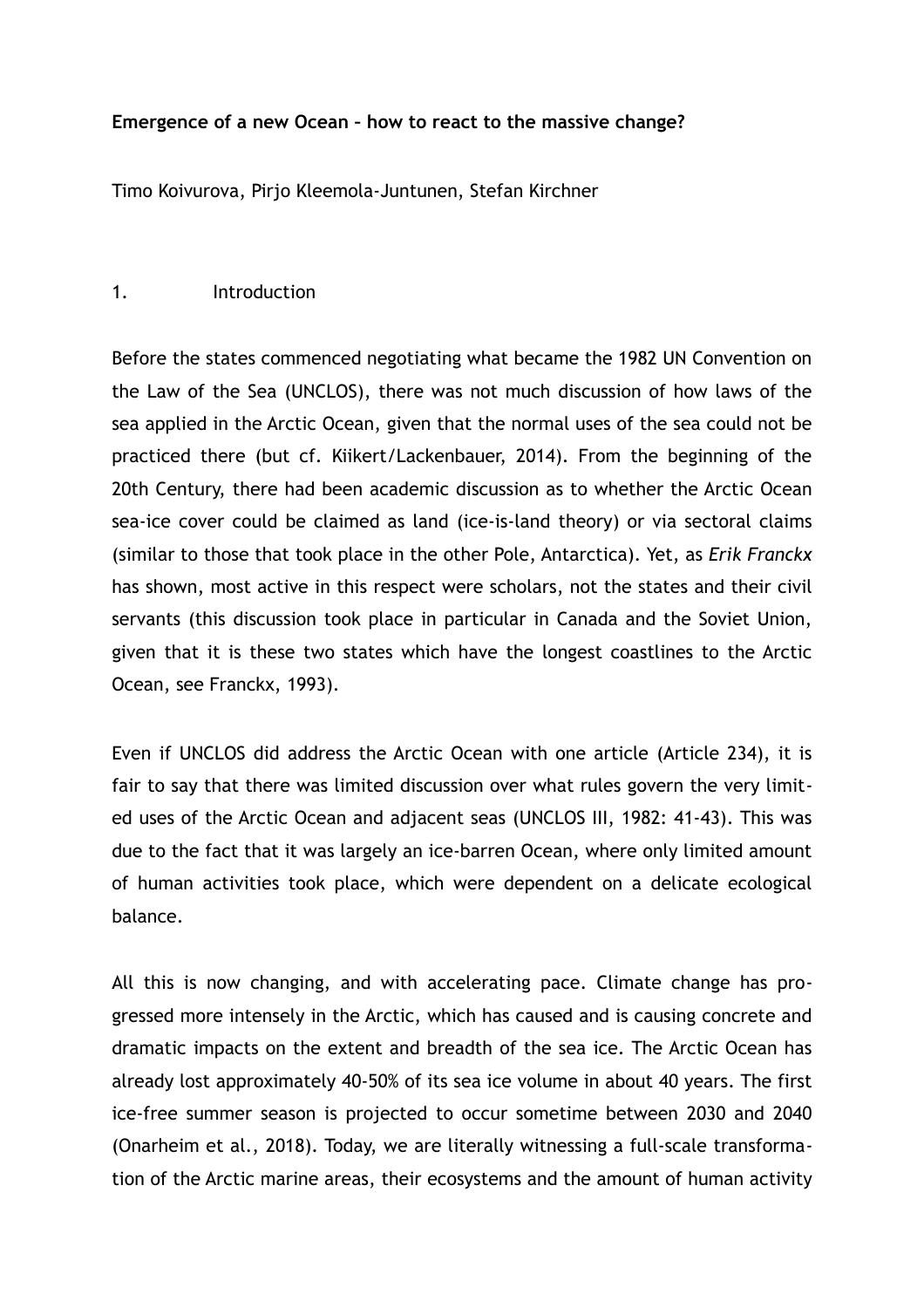taking place in these marine areas. It is hence no wonder that there is ever more discussion on how UNCLOS and various maritime treaties apply in the Arctic waters and how they should be adjusted to accommodate the unique Arctic maritime conditions.

In this article, we will refer to the Arctic Ocean and the associated seas as the Arctic marine areas. We will adopt the widely used definition that is used by the Arctic Monitoring and Assessment Programme (AMAP) – one of the working-groups of the Arctic Council. It uses the working definition of marine areas north of the Arctic Circle (66°32'N), and north of 62°N in Asia and 60°N in North America (as modified to include the marine areas north of the Aleutian chain, Hudson Bay and parts of the North Atlantic Ocean, including the Labrador Sea). It also seems widely accepted that there are only five coastal states to the Arctic Ocean, namely, Canada, Denmark (through Greenland), Norway, the Russian Federation and the United States[.1](#page-2-0)

<span id="page-2-1"></span>Before examining how the Arctic marine areas are currently regulated, it is important to examine who is legally competent to regulate the uses of the Oceans and where such competences apply. With this background, it is possible to study how the Arctic states have countered the vast challenges posed by climate change and other drivers behind the emergence of what is, for many purposes, a new Ocean. Finally, before drawing conclusions, we will also examine how to address some of the more difficult issues that are emerging in this melting Ocean and adjacent seas.

2. Maritime zones in the Arctic – which policy entity is competent and where?

From World War II onwards, coastal states have gradually asserted more powers over their adjacent sea-areas. This phenomenon, referred to as "creeping jurisdiction" (Ball, 1996), has taken place all over the Planet, including the Arctic marine

<span id="page-2-0"></span><sup>&</sup>lt;sup>[1](#page-2-1)</sup> Even though Iceland has occasionally tried to contest this.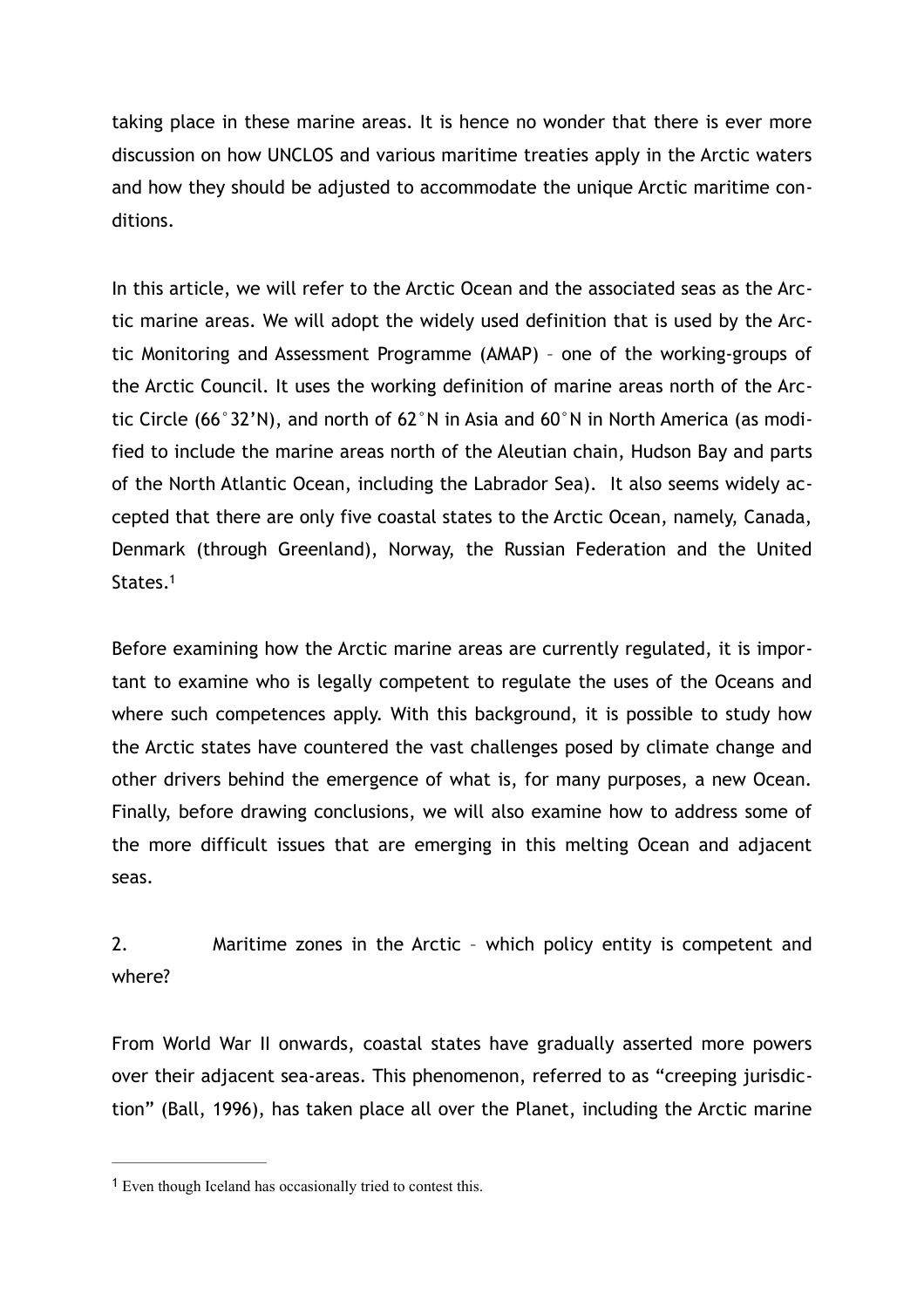areas. Because of this growth in claims to jurisdiction, coastal states gained an increasing amount of rights over the coastal areas near their land. Most notably, the territorial sea has expanded from a long-established customary law maximum of three nautical miles to the current maximum (under both customary international law and Article 3 UNCLOS) of twelve nautical miles, and new maritime zones have gradually become accepted, including exclusive economic zones (EEZ) and the continental shelf. In addition, many coastal states have taken liberal use of the straight baselines method to separate their internal waters and territorial sea (Haake, 2016). This means that larger marine areas are within the full sovereignty of coastal states as internal waters, where other state´s vessels do not enjoy innocent passage rights as they do in the territorial sea. Since maritime zones are measured from these straight baselines, $2$  the outer limits of the territorial sea, EEZ and in some cases the continental shelf are pushed further out to the sea. Since the sovereignty and sovereign rights of coastal states have grown larger, these zones overlap more and more between neighboring states and hence there has been a need to resolve maritime boundary disputes. It has also meant that there is less space for the high seas and the deep seabed, both of which are areas beyond national jurisdiction. This development highlights the gains of the coastal states in the second half of the 20th century, in particular through UNCLOS.

<span id="page-3-1"></span>All this has taken place also in the Arctic marine areas. The Arctic coastal states have enlarged their maritime zones, claiming larger territorial seas and exclusive economic zones, as well as continental shelves, in line with the aforementioned development of customary and codified law of the sea, with the result that neighboring state's now claim overlapping maritime zones (Economist, 2014). Gradually, one by one, Arctic marine states resolved these boundaries via treaties, sometimes with the help of arbitration, conciliation or even the International Court of Justice. Most boundaries have, however, simply been negotiated amicably between the Arctic states, such as the long maritime boundary between Norway and Russia in the Barents Sea. Canada and the United States, however, have had difficulties in negotiating their maritime boundary in the Beaufort Sea (Byers, 2014:56-92).

<span id="page-3-0"></span>UNCLOS recognizes four types of baselines for drawing maritime zones: straight, normal, archipelagic, and [2](#page-3-1) closing lines across river mouths and bays, see Articles 3, 33, 47, 57, and 76.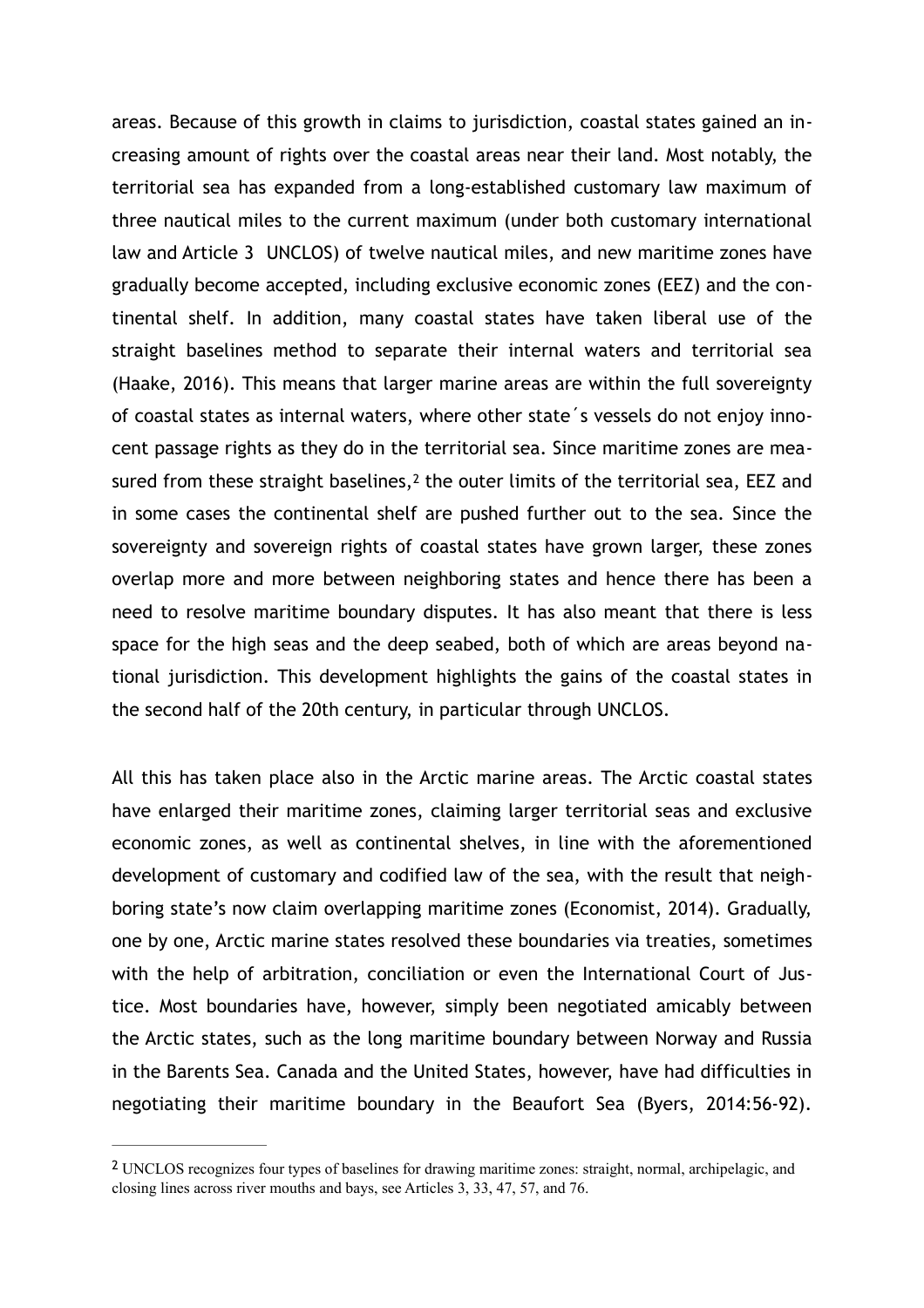Coastal state proposals to extend continental shelf limits have exposed new areas of overlapping territory that will require negotiation or litigation to delimit boundaries. This will likely be a long process, as the Commission on the Limits of Continental Shelf (CLCS) still needs to make recommendations to many Arctic Ocean littoral states and thereafter the states themselves are the only competent ones to negotiate the boundary between them. Since, for instance, Canada is yet to make its submission to the CLCS as regards the Central Arctic Ocean, we can expect that the process will take a long time, as the CLCS has a long queue of submissions to process. Already in the 2008 Ilulissat Declaration, the Arctic Ocean coastal states held that:

> "By virtue of their sovereignty, sovereign rights and jurisdiction in large areas of the Arctic Ocean the five coastal states are in a unique position to address these possibilities and challenges. In this regard, we recall that an extensive international legal framework applies to the Arctic Ocean as discussed between our representatives at the meeting in Oslo on 15 and 16 October 2007 at the level of senior officials. **Notably, the law of the sea provides for important rights and obligations concerning the delineation of the outer limits of the continental shelf**, the protection of the marine environment, including ice-covered areas, freedom of navigation, marine scientific research, and other uses of the sea. We remain committed to this legal framework **and to the orderly settlement of any possible overlapping claims**." (Ilulissat Declaration)[3](#page-4-0)

<span id="page-4-1"></span>So far, they have proceeded very co-operatively in addressing these possible overlapping continental shelf entitlements, though there remain differences regarding the legal status of the Lomonosov Ridge currently before the CLCS (Russian Federation, 2015).

<span id="page-4-0"></span><sup>&</sup>lt;sup>[3](#page-4-1)</sup> Emphasis added.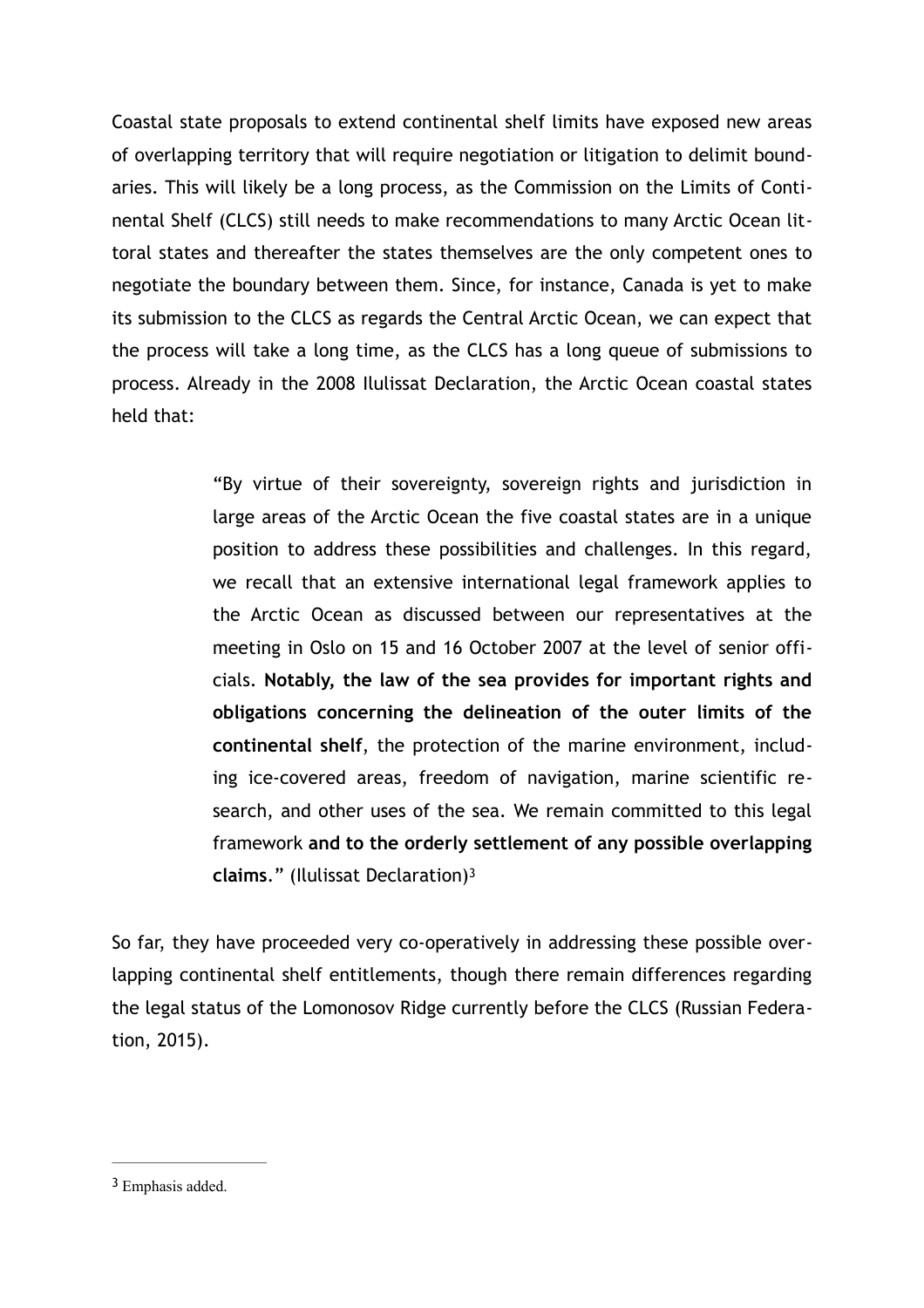<span id="page-5-2"></span>As the Arctic marine states have advanced their maritime sovereign rights further, the areas for high seas and deep seabed have diminished. There is a 2.8 million square kilometer high seas area in the central Arctic Ocean, and smaller pockets of high seas in the Barents Sea, Bering Sea and Northeast Atlantic. In these areas, all the traditional high seas freedoms are, in principle, available for all vessels of the world. Presently, about 40% of these high seas areas are open waters during the summertime.<sup>4</sup>It is likely that there will remain only two pockets of deep seabed, part of the common heritage of humankind, in the Arctic Ocean after the coastal state's submissions to the CLCS are processed and the coastal states have negotiated the boundaries between each other. In addition, those remaining areas are likely located in places where it is technically difficult (and therefore most likely not yet profitable) to even explore minerals under the Part XI and the regulations of the International Seabed Authority (ISBA).

### 3. Regulatory environment

<span id="page-5-3"></span>As is clear from the above, UNCLOS is a type of "constitution for the oceans" (Koh, 1982) and it is the cornerstone legal framework for regulating uses of Arctic marine areas. The United States, although not a party to UNCLOS, accepts most of the rules that have been codified within UNCLOS as amounting to norms of customary international law; it is therefore useful to refer to UNCLOS as the overarching framework.<sup>[5](#page-5-1)</sup> There are also many other treaties that govern the uses of also the Arctic marine areas, including international environmental treaties and legally binding norms which have been created under the auspices of the International Maritime Organization (IMO).

### 3.1. United Nations Convention on the Law of the Sea and the Arctic

As mentioned above, there is only one article in the whole convention specifically tailored to take Arctic conditions into account, Article 234. Article 234, on ice-cov-

<span id="page-5-0"></span>Data from National Snow and Ice Data Center, available at: https://nsidc.org/cryosphere/sotc/sea\_ice.html. [4](#page-5-2)

<span id="page-5-1"></span><sup>&</sup>lt;sup>[5](#page-5-3)</sup> Yet, it is also correct to point out that the states used the term "law of the sea" in Ilulissat Declaration, simply because the United States is not a party to this Convention.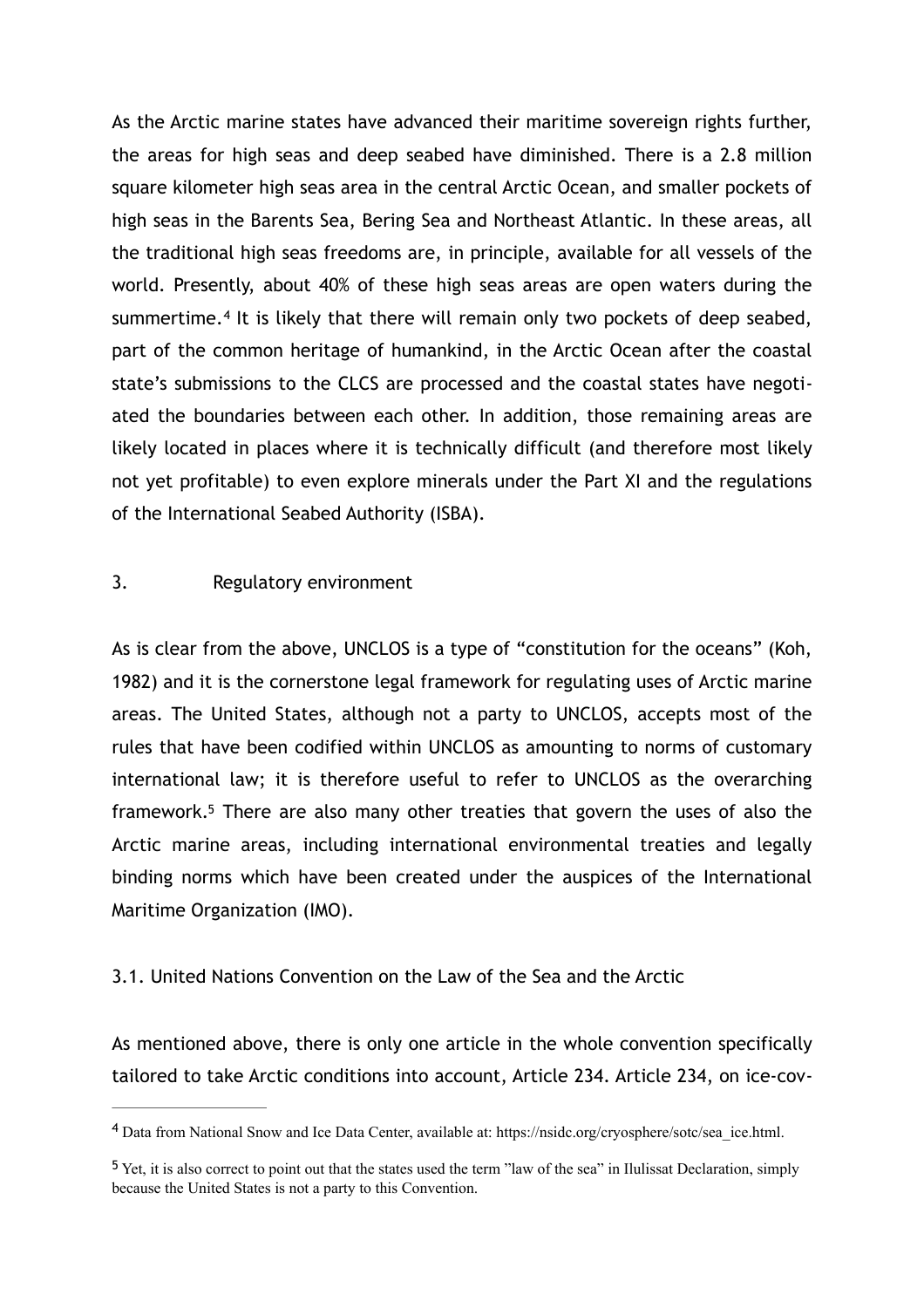ered areas, was negotiated mainly between the two Cold War superpowers: the United States and Soviet Union, but also importantly with Canada. It was, in effect, Canada which catalyzed the development for negotiations on this article by enacting domestic legislation which contravened of the law of the sea since it enabled marine environmental protection measures to be adopted and enforced outside of the territorial sea (in the EEZ) against all vessels on a non-discriminatory basis (Arctic Waters Pollution Prevention Act 1970). Yet, Canada was able to convince the two superpowers to endorse Article 234 of UNCLOS, and since it became an article in UNCLOS, it also binds all contracting states to the UNCLOS, and its contents have, arguably, become a norm of customary international law. Article 234 reads as follows:

#### "**Ice-covered areas**

Coastal States have the right to adopt and enforce non-discriminatory laws and regulations for the prevention, reduction and control of marine pollution from vessels in ice-covered areas within the limits of the exclusive economic zone, where particularly severe climatic conditions and the presence of ice covering such areas for most of the year create obstructions or exceptional hazards to navigation, and pollution of the marine environment could cause major harm to or irreversible disturbance of the ecological balance. Such laws and regulations shall have due regard to navigation and the protection and preservation of the marine environment based on the best available scientific evidence." (Art. 234 UNCLOS)

This norm thus provides coastal states with legal powers to enact and enforce domestic legislation up until the limit of the exclusive economic zone to prevent, reduce and control marine pollution from vessels in ice-covered areas – competencies that coastal states would otherwise not have in their EEZs. Such laws need to be non-discriminatory and have due regard to navigational interests. While it is unclear if these powers will continue to apply if warming trends accelerate and the EEZ parts of the Arctic marine area are no longer covered by ice "most of the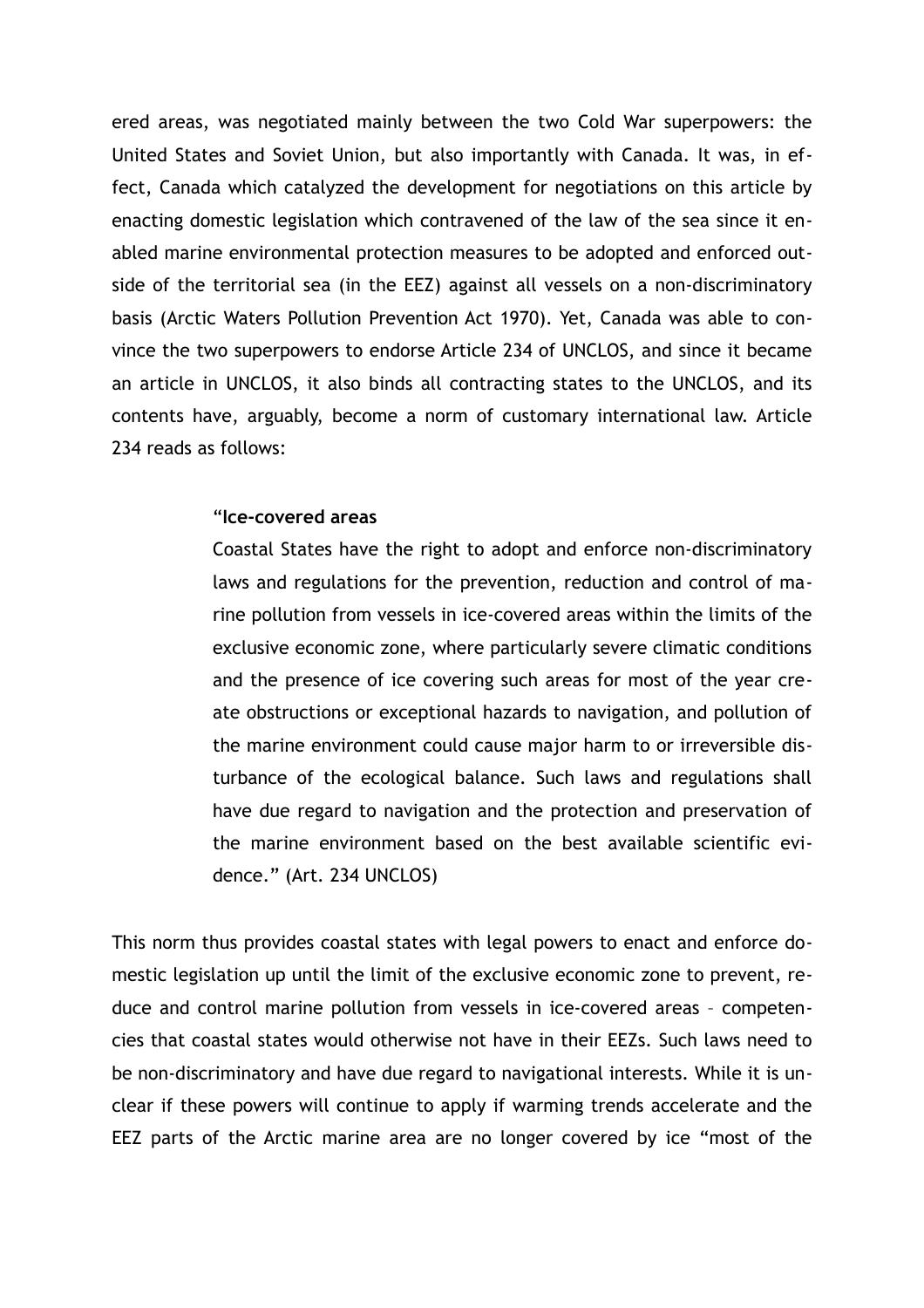year", it appears that states will continue applying Article 234 to their Arctic marine area regardless of the ice cover (Dremliuga, 2017).

Some scholars have also suggested that Arctic Ocean coastal states could make use of Articles 122 and 123 of UNCLOS, as for them the Arctic Ocean could qualify as a semi-enclosed sea and hence would entail, arguably, legal obligations for the coastal states (Scovazzi, 2009). According to Article 122:

> For the purposes of this Convention, 'enclosed or semi-enclosed sea' means a gulf, basin or sea surrounded by two or more States and connected to another sea or the ocean by a narrow outlet or consisting entirely or primarily of the territorial seas and exclusive economic zones of two or more coastal States.

This provision identifies two types of sea areas to be within its scope: either those that are covered primarily by territorial seas and EEZs of coastal States or those that are connected to other sea areas only by a narrow strait. Since the terms used in Article 122 are vague, it is difficult to provide a clear-cut answer as to whether the Arctic Ocean is an enclosed or semi-enclosed sea in the meaning of Article 122. As regards the first type of sea area, it is important to note that a large part of the Arctic Ocean consists of high seas and thereby would not convincingly satisfy the requirement of 'primarily'. As regards the second type of sea area, in comparison to the seas that are clearly enclosed or semi-enclosed – such as the Baltic or Mediterranean Seas – the Arctic Ocean opens relatively broadly to the North-East Atlantic.

If the Arctic Ocean could be considered a semi-enclosed sea based on Article 122, the coastal states would be under the obligations laid down in Article 123:

> "States bordering an enclosed or semi-enclosed sea should cooperate with each other in the exercise of their rights and in the performance of their duties under this Convention. To this end they shall endeavour, directly or through an appropriate regional organization: (a) to coordi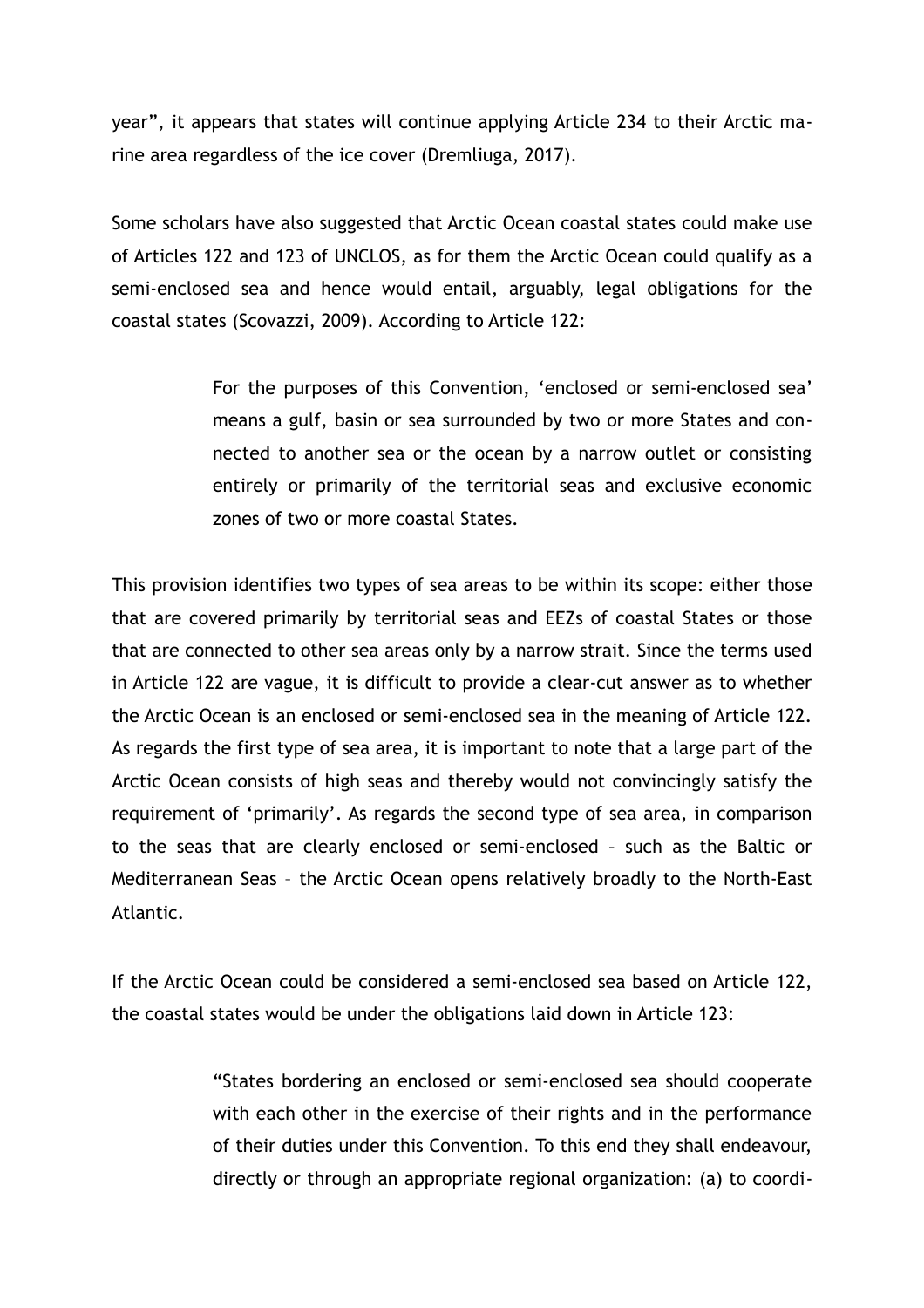nate the management, conservation, exploration and exploitation of the living resources of the sea; (b) to coordinate the implementation of their rights and duties with respect to the protection and preservation of the marine environment; (c) to coordinate their scientific research policies and undertake where appropriate joint programmes of scientific research in the area; (d) to invite, as appropriate, other interested States or international organizations to cooperate with them in furtherance of the provisions of this article." (Art. 123 UNCLOS)

According to the phrasing of this provision, it seems more adequate to interpret Article 123 as encouraging regional sea cooperation over marine environmental protection, management of living resources and marine scientific research rather than imposing on coastal States a legally binding obligation to do so. In international treaty practice, 'should' is normally used to denote non-legally binding guidance rather than a legal obligation (for which 'shall' or 'must' are used). Moreover, the use of 'shall' in the second sentence is significantly qualified by the term 'endeavour'. It seems, hence, a better argument that Article 123 merely contains a weak obligation to cooperate, but it does urge the coastal States – perhaps together with other States and international organizations – to engage in regional cooperation over the policy areas enumerated in the provision.

If the coastal States were to regard the Arctic Ocean as an enclosed or semi-enclosed sea in the meaning of Article 122, and if they were to be prepared to commence negotiations over how to implement cooperation in the fields mentioned in Article 123, they would also need to define the relationship between this initiative and the Arctic Council, given that the Council's work so far also extends to marine environmental protection and scientific research in the Arctic Ocean. Yet so far they have not invoked Articles 122 and 123 as the basis of their marine co-operation. Not even the Ilulissat Declaration, which identified possible areas of co-operation between the five Arctic Ocean coastal states, referred to these provisions.

3.2. New regulatory measures to regulate the Arctic marine environment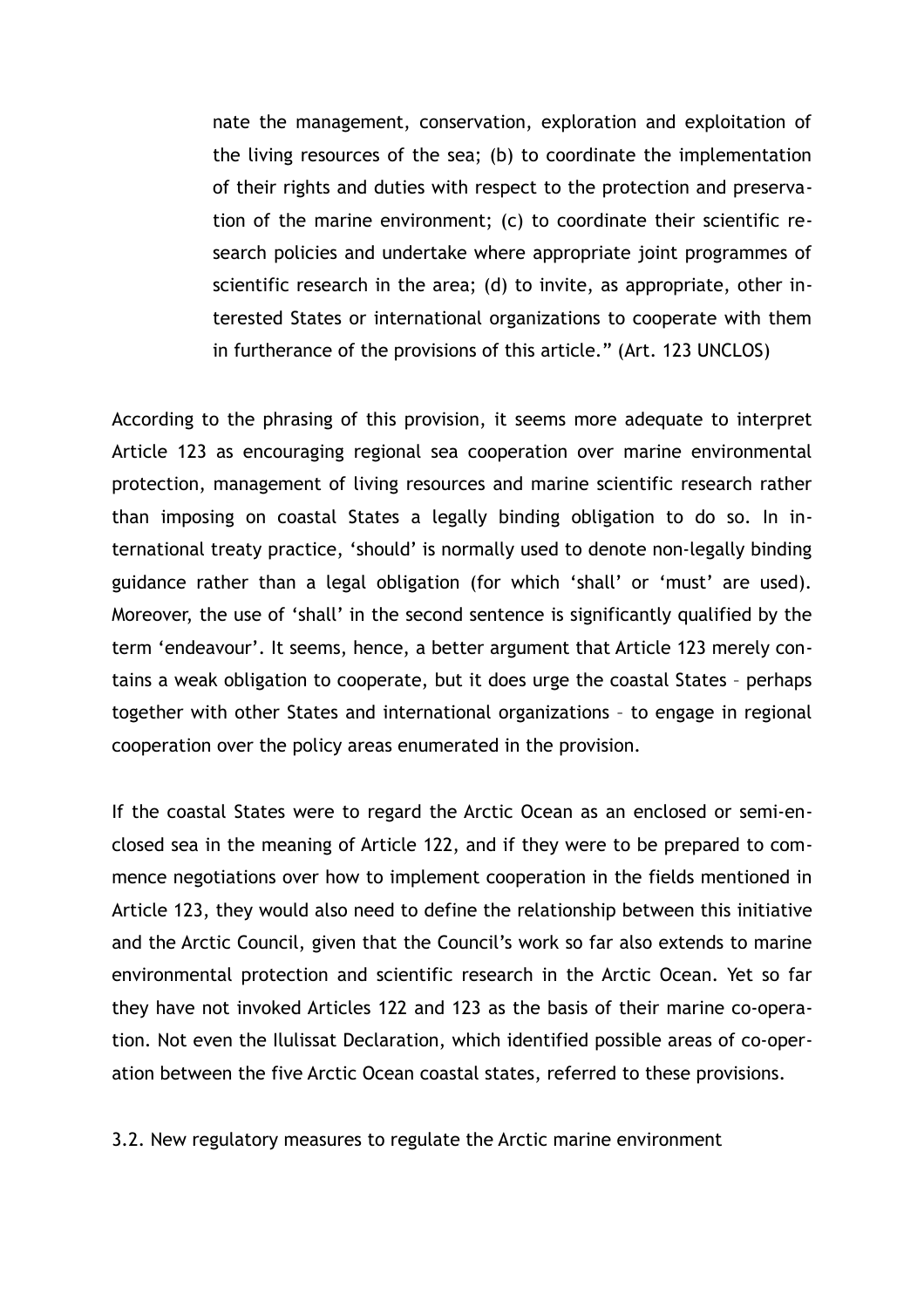Arctic states have responded to the dramatically changing marine area in a variety of ways. First, they have taken regulatory action under the Arctic Council, the predominant inter-governmental forum dedicated to environmental protection and sustainability in the Arctic marine area. The Council has used both soft and hardlaw measures to advance marine governance of Arctic waters. Second, Arctic states have acted on a sectoral basis outside the Council to introduce stricter shipping and fisheries regulations.

# 3.2.1. Ocean-related efforts of the Arctic Council

The Arctic Council has had the marine agenda from the very beginning, first as the Arctic Environmental Protection Strategy (AEPS) of 1991, and then integrated with several other working groups into its current structure in 1996. The Protection of the Arctic Marine Environment (PAME) was a working group already during the AEPS and it continued its functioning under the umbrella of the Arctic Council as the main working group dedicated to the Arctic marine affairs. The Conservation of Arctic Flora and Fauna (CAFF), Emergency Prevention, Preparedness and Response (EPPR) and Arctic Monitoring and Assessment Program (AMAP) working groups have also conducted important maritime activities under the Arctic Council.

There is a vast amount of marine relevant policy activities undertaken in PAME and in other working groups - over the years (Koivurova / Vanderzwaag, 2007). Examples of recent soft-law activities include the 2009 Arctic Marine Shipping Assessment (AMSA), which contained negotiated policy recommendations for shipping in the Arctic marine areas (AMSA 2007). The Arctic Offshore Oil and Gas Guidelines (AOOGG, 1997), adopted in 1997 and already revised twice, contain a non-binding set of suggested best practices for oil and gas extraction designed to advise industry officials and government regulators. PAME also has a long-standing strategy to work for ecosystem-based management and marine protected areas for the Arctic marine area, the most recent one adopted up until 2025 (AMSP, 2015). Some additional activities will be studied below.

3.2.1.1. Treaties Negotiated through Arctic Council Task-Forces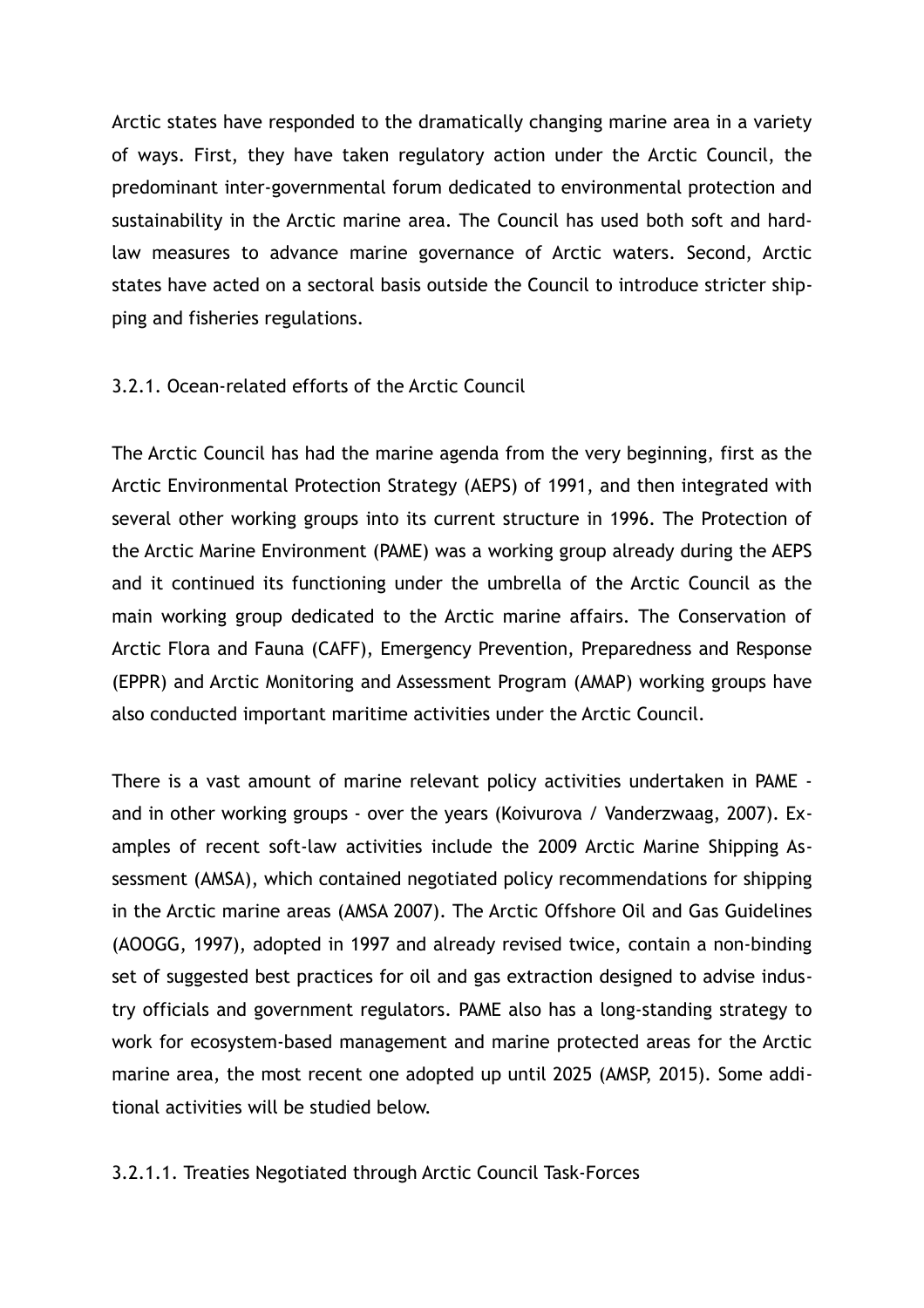The Arctic Council has also recently recognized three legally binding agreements that are independent of the Arctic Council but negotiated through Arctic Council task-forces: the Arctic Search and Rescue Agreement, the Agreement on Cooperation on Marine Oil Pollution Preparedness and Response in the Arctic and the Agreement on Enhancing International Arctic Scientific Cooperation. Each agreement will be discussed below.

At the Arctic Council Ministerial Meeting in Nuuk on 12 May 2011, the eight Arctic countries concluded the Agreement on Cooperation on Aeronautical and Maritime Search and Rescue in the Arctic (Arctic SAR Agreement / Arctic SAR, 2011). The Agreement is the first legally binding treaty relating particularly to the Arctic negotiated under the auspices the Arctic Council. The objective of the Agreement is to strengthen aeronautical and maritime search and rescue cooperation and coordination in the Arctic (Art. 2 Arctic SAR 2011). The Arctic SAR Agreement contains twenty Articles, an Annex delimiting the area of each State's search and rescue jurisdiction and three Appendices, which define competent authorities, search and rescue agencies, and rescue coordination centers of each Party. The agreement provides delimitation of the air and, in particular, sea rescue regions between the parties up to the North Pole. Thereby, the Arctic SAR Agreement covers the whole Arctic Ocean and many other sub-Arctic marine areas including the Bering Sea, Irminger Sea and Labrador Sea. Finland, Norway, Russia and Sweden apply the agreement in the regions north from the Arctic Circle. The agreement contains provisions on the competent authorities, as well as arrangements for cooperation regarding alerting, the conduct of operations and the exchange of information. The authorities responsible for air and sea rescue operations with their powers and existing resources ensure the fulfillment of the obligations of the parties to the agreement.

The Arctic SAR Agreement is mainly based on previous international agreements, takes into account established practices and is applied in compliance with the international aeronautical and maritime search and rescue manual. The existing in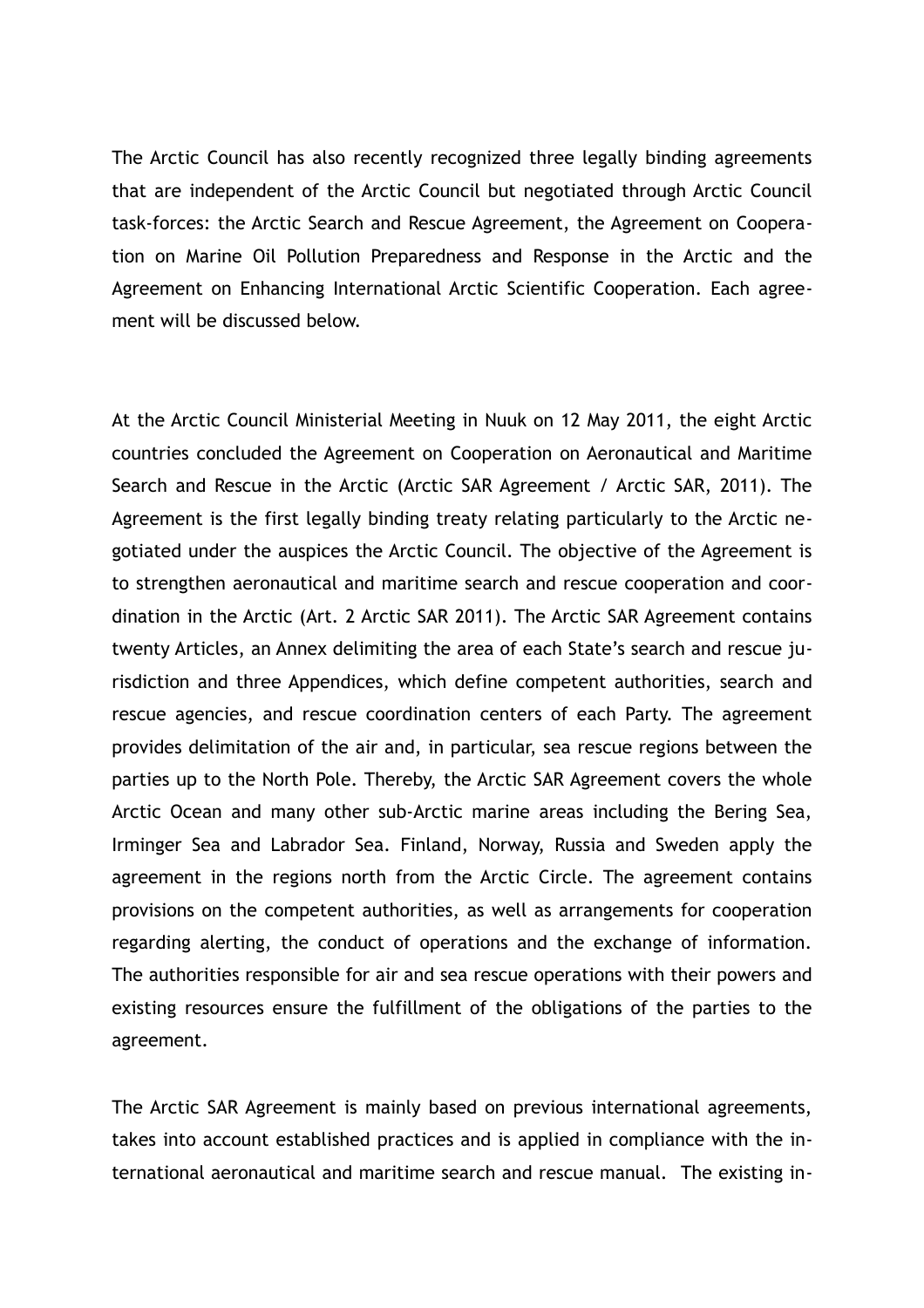ternational conventions to which the Agreement refers to are the 1979 International Convention on Maritime Search and Rescue (SAR Convention, 1979) and the 1944 Convention on International Civil Aviation (Chicago Convention, 1944). The Agreement relies on these Conventions for terms and definitions as well as the scope and the enunciated measures. The provisions of the Agreement are in line with the provisions and obligations of these two broader universal Conventions, and exceed them by detailing how the parties carry out their SAR Convention cooperation obligations regarding sharing information and experience and the carrying out of joint research and training activities (Arts. 9 and 10 Arctic SAR 2011). The Agreement also implements the obligations set out in Art. 98 (2) UNCLOS, which provides that, where needed, neighboring states shall cooperate through regional agreements to promote and maintain adequate and effective search and rescue services. While the Agreement does not establish its own institutional arrangements like a Secretariat, Committees, or Working Groups, the parties will meet regularly "in order to consider and resolve issues concerning practical cooperation." (Art. 10 Arctic SAR 2011) To accomplish this, the EPPR established a SAR Expert Group to facilitate the exchange of best practices.

The second treaty negotiated under the auspices the Arctic Council is the Agreement on Cooperation on Marine Oil Pollution Preparedness and Response in the Arctic (MOPPRA, 2013) signed at the Kiruna Ministerial Meeting in May 2013. The objective of the Agreement is "to strengthen cooperation, coordination, and mutual assistance among the Parties on oil pollution preparedness and response in the Arctic in order to protect the marine environment from pollution by oil" and in doing so to increase collective capacity in spill response operations (Tanaka, 2015:322).

The Agreement builds on the 1990 International Convention on Oil Pollution Preparedness, Response and Co-operation (OPRC, 1990) to which the Eight Arctic States are all parties, and applies the general principle of "polluter pays" (Sands et al., 2018:642). MOPPRA treaty provisions are in line with the content and wording of the OPRC. The added value of MOPPRA is that within its framework, the parties will create a narrower network of Arctic operators for OPRC cooperation. There was previously no legally binding, specific multilateral marine oil pollution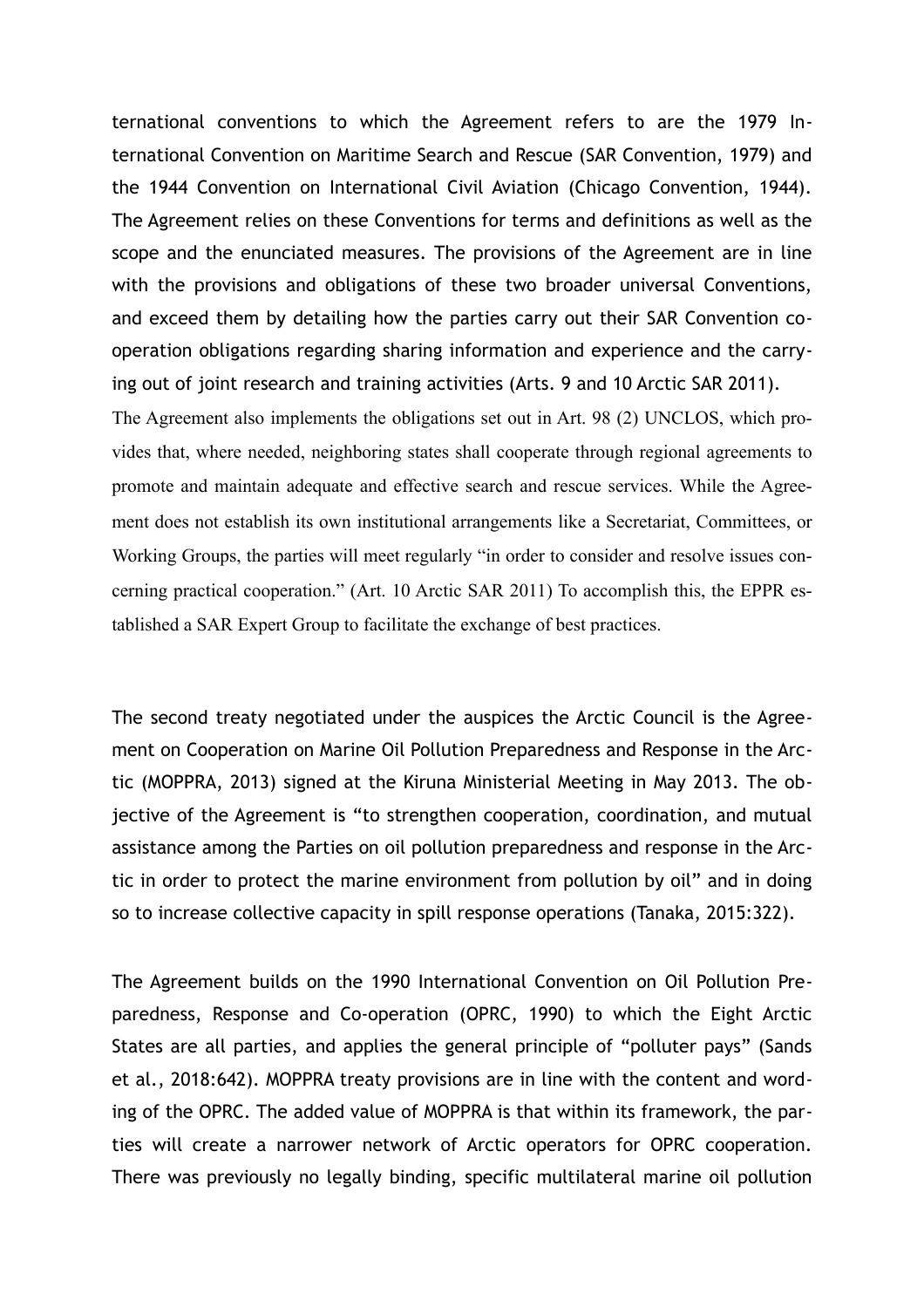response instrument for the Arctic, where spills of any significant magnitude may exceed any one Arctic State's ability to address it alone (Byers, 2014:212-213). The Agreement includes demarcation lines, requirements for monitoring, cooperation and exchange of information, joint exercises and training, joint reviews of any oil pollution incident response and for reimbursement for the costs of providing assistance in certain circumstances (Arts. 7-13 MOPPRA, 2013). The parties also agreed to meet on a regular basis to review MOPPRA's practical implementation (Art. 14 MOPPRA, 2013).

In addition, some states in the region are parties to the Agreement concerning Cooperation in Taking Measures against Pollution of the Sea by Oil or other Harmful Substances (Copenhagen Agreement) which went into effect in 1971 and was updated by a 1993 superseding agreement that came into effect in 1998 (Copenhagen Agreement, 1993). This agreement imposed monitoring, investigation, reporting, preparedness, assistance, information exchange and reimbursement obligations on the parties similar to what was later included in MOPPRA.

The third legally binding agreement negotiated through the framework of the Arctic Council is the Agreement on Enhancing International Arctic Scientific Cooperation signed on 11 May 2017 at the 10<sup>th</sup> Ministerial Meeting in Fairbanks, Alaska, and entered into force on 23 May 2018 (ASC, 2017). The agreement was negotiated among the eight Arctic States in consultation with six indigenous Permanent Participant organizations of the Arctic Council. The aim and purpose of the Agreement is to improve practical research collaboration, facilitating permitting procedures for the mobility of researchers, samples and research equipment across borders, as many areas of research require large infrastructures including extensive data sets and exploration vessels for which individual research institutions do not have the resources or capacity. The Agreement is of a general nature and does not prejudice the sovereignty and sovereign rights of the parties in their maritime zones granted by the LOSC relating to the access to research areas or alter the rights and obligations of any party under the Part XIII of the LOSC. In addition to the framework provided by international law in general, the Agreement is to be implemented in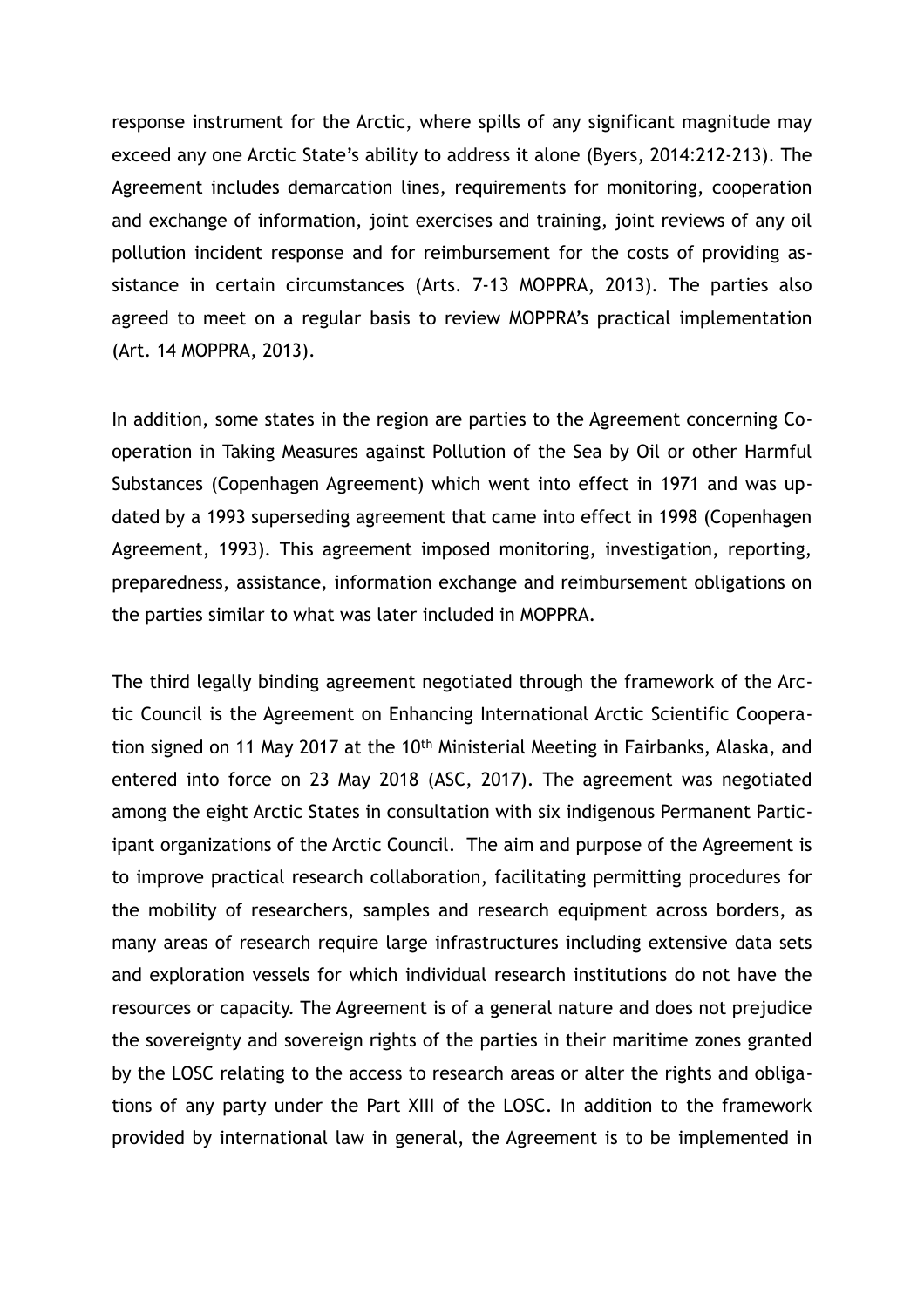accordance with applicable national laws, regulations, procedures and policies of the parties concerned (Art. 10 ASC, 2017).

#### 3.2.1.2. Scientific Research catalyzed by Arctic Council Task-Forces

In addition to the normative legal activities catalyzed by the Arctic Council's working groups, they have also instigated scientific reporting about environmental problems in the Arctic marine areas. For instance, the 2013 Arctic Biodiversity Assessment (ABA) gave an alarm on the threats to the Arctic marine ecosystems and biodiversity: 'There is increasing concern that the global demand for seafood outside the Arctic combined with increasing accessibility of Arctic seas as a result of sea ice loss creates the potential for increased risks to poorly known fish and crustacean stocks' (CAFF, 2013:14). In general, 'habitat loss and degradation pose the main threats to biodiversity. The relative well-being of many Arctic ecosystems today is largely the fortuitous result of a lack of intensive human encroachment,' which are now being affected by increasing human activities (CAFF, 2013: 8). ABA also states that climate change is "by far the most serious threat to biodiversity and exacerbates all other threats" in the Arctic, and in particular the marine Arctic (CAFF, 2013:9). Of key concern is the rapid loss of multi-year ice in the central Arctic basins and changes in sea ice dynamics on the extensive Arctic shelves, which affect the biodiversity and productivity of marine ecosystems. Additionally, The AMAP Working Group adopted the Arctic Ocean Acidification Overview Report in 2013. It found that the Arctic Ocean is rapidly accumulating carbon dioxide  $(CO_2)$ leading to increased ocean acidification – a long-term decline in seawater pH (AMAP, 2014:xi and 27). This ongoing change impacts Arctic marine ecosystems which are already affected by rising temperatures and melting sea ice. Warmer temperatures also increases the threat of mid-latitude invasive species and pollutants arriving in Arctic marine ecosystems.

3.2.2. Sectoral regulations for the marine Arctic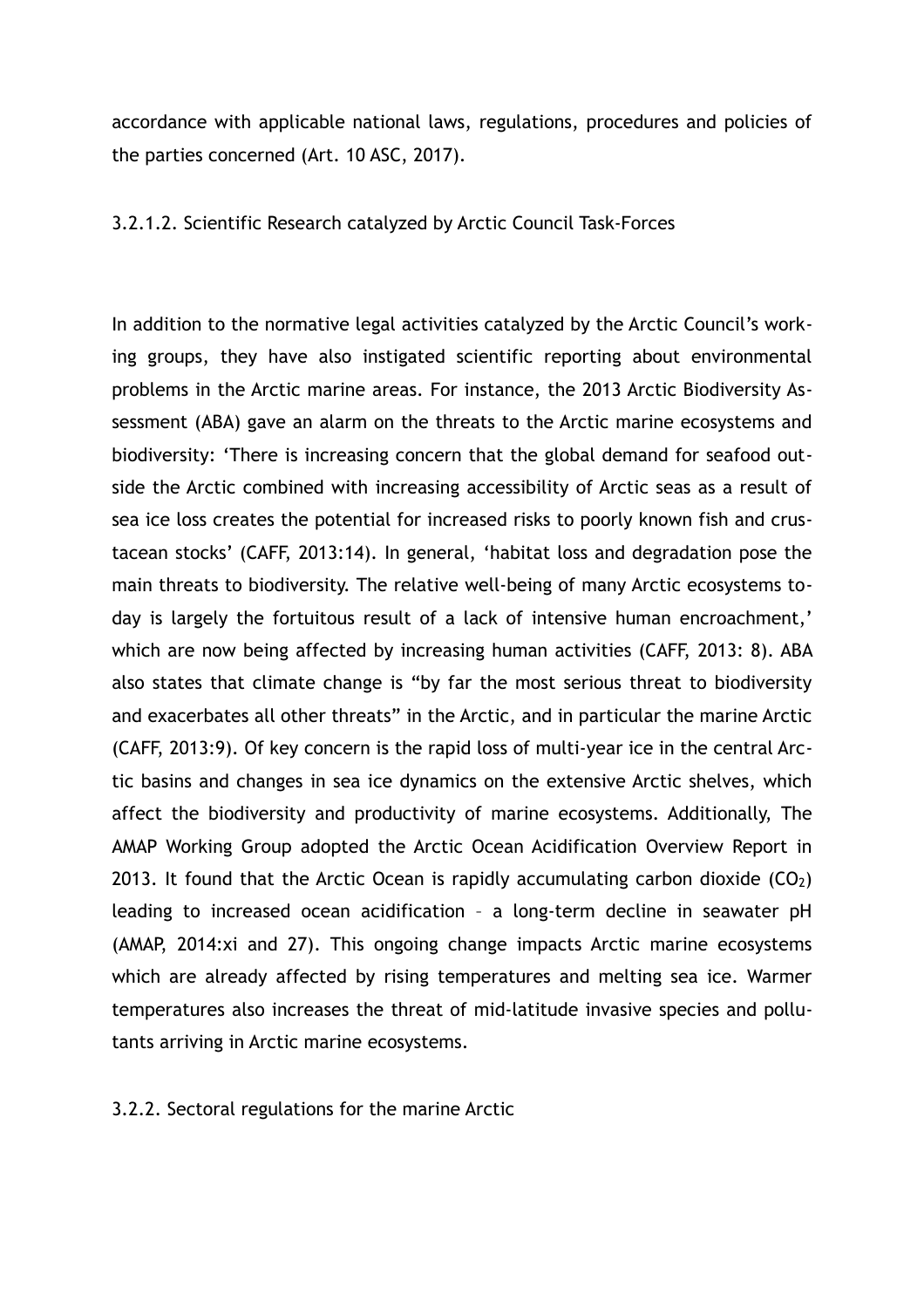While a specific international treaty for the Arctic has long been debated, the sovereignty of Arctic nations and the very different situation in the Arctic prevents an overarching Arctic-specific treaty that would parallel the Antarctic Treaty. The Arctic Ocean is already regulated under the international law of the sea and almost all Arctic marine coastal states are parties to UNCLOS. Like other regional seas, however, the Arctic Ocean has become the object of more detailed geographically-specific norm-making in the context of the international law of the sea  $-$  but outside the Arctic Council. The two most important developments in this regard are the entry into force of the Polar Code on 1 January 2017 and the adoption of a fisheries agreement in December 2017.

# 3.2.2.1 The Polar Code

After substantial discussions at the International Maritime Organization (IMO), in the frameworks of the International Convention for the Safety of Life at Sea (SO-LAS) and the International Convention for the Prevention of Pollution from Ships (MARPOL), the Polar Code provides legally binding standards concerning ships that operate in polar waters, i.e., both in the Arctic and Southern Oceans (Polar Code, 2017). The aim of the Polar Code is to protect human life and the natural environment of polar waters. This goal is pursued through the establishment not only of binding technical standards but also of requirements regarding vessel manning, seafarer training and voyage planning.

<span id="page-14-1"></span>The entry into force of the Polar Code, which followed years of debate, was timely as there is currently a boom in Arctic cruise shipping. This boom, which gained widespread public attention with the journey of the *Crystal Serenity* through the Northwest Passage, appears to be continuing unabated.<sup>[6](#page-14-0)</sup> In light of the very limited search and rescue infrastructure available in the Arctic, a focus on disaster prevention and human safety remains essential for the foreseeable future. Since there is also minimal infrastructure for waste reception in polar regions, the Polar Code also imposes tighter restrictions for discharging food and gray water (Polar Code,

<span id="page-14-0"></span>All remaining 2018 journeys through the Northwest Passage with Polar Cruises are either full or with limited [6](#page-14-1) availability, see: [https://www.polarcruises.com/arctic/destinations/northwest-passage.](https://www.polarcruises.com/arctic/destinations/northwest-passage)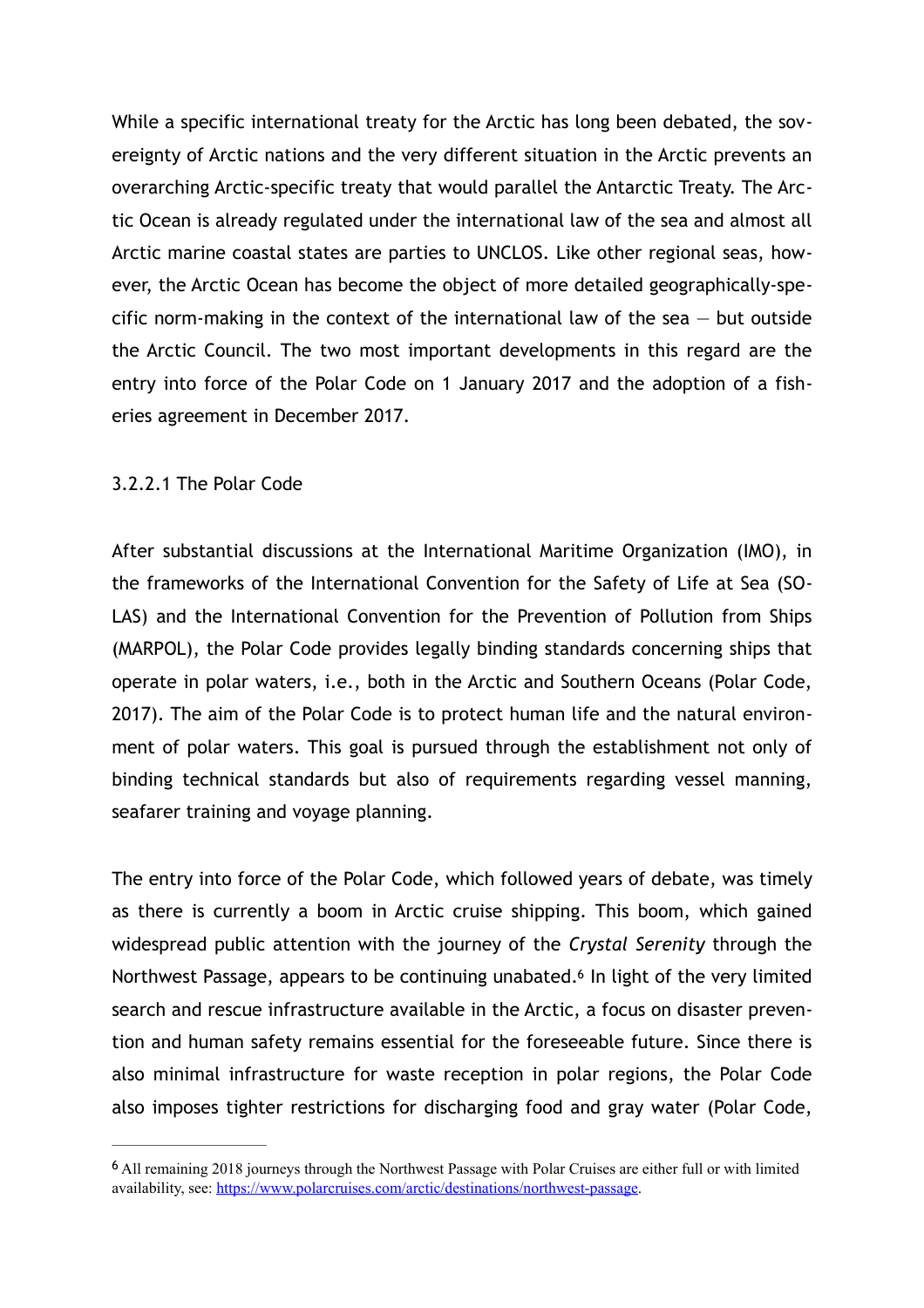2017: Chapter 5). Protecting the Arctic marine areas from accidental environmental damage is also matter of increasing concern (see Overby, 2014:358). Earlier disasters, such as the oil spill caused by the *Exxon Valdez* or the loss of the *Selendang Ayu*, are reminders that the Arctic, even outside the Central Arctic Ocean, continues to provide a challenging work environment for the oil and shipping industries. Melting sea ice does not mean a complete absence of sea ice in Arctic shipping lanes. Bergy water constitutes a serious risk for vessels, for example through damage sustained by screws or rudders. Indeed, in some areas, climate change already increases the risk posed by icebergs: an increase in Arctic temperatures leads to larger icebergs calving off glaciers in the high north. These larger icebergs take longer melt, making it more likely that they will float further south and pose a threat to vessels in shipping lanes in the North Atlantic (a geographic area not covered by the Polar Code). Likewise, the Polar Code does not apply to fishing vessels, although incidents like that of the *Antarctic Chieftain* in 2015 are a reminder that emergencies suffered by fishing vessels in polar waters also have the potential to cause harm to human safety as well as the environment. Efforts are also underway by the International Maritime Organization (IMO) to limit the use of heavy ship fuels in Arctic waters, in addition to the sulphur content limits applicable to ship fuels globally starting 1 January 2020.

#### 3.2.2.2 The Central Arctic Ocean Fisheries Agreement

Large parts of the Arctic Ocean fall within either the sovereign territorial seas of the coastal states Russia, Norway, Denmark (with regard to Greenland), Canada and the United States or are subject to sovereign rights, for example in EEZs. The central part of the Arctic Ocean, which is bordered by the waters of these states, is high seas. Therefore, vessels from all flag states are permitted to engage in the classical freedoms of the High Seas there, including fishing. At this time, very little is known about the abundance (or lack thereof) of living resources in the central Arctic marine area. In 2004, the Arctic Council's Climate Impact Assessment predicted that fish stocks would move poleward due to rising ocean temperatures. This has been the case in recent years with the northward movement of mackerel into Iceland's EEZ (see Seafish, 2013). As multi-year sea ice melts also in the cen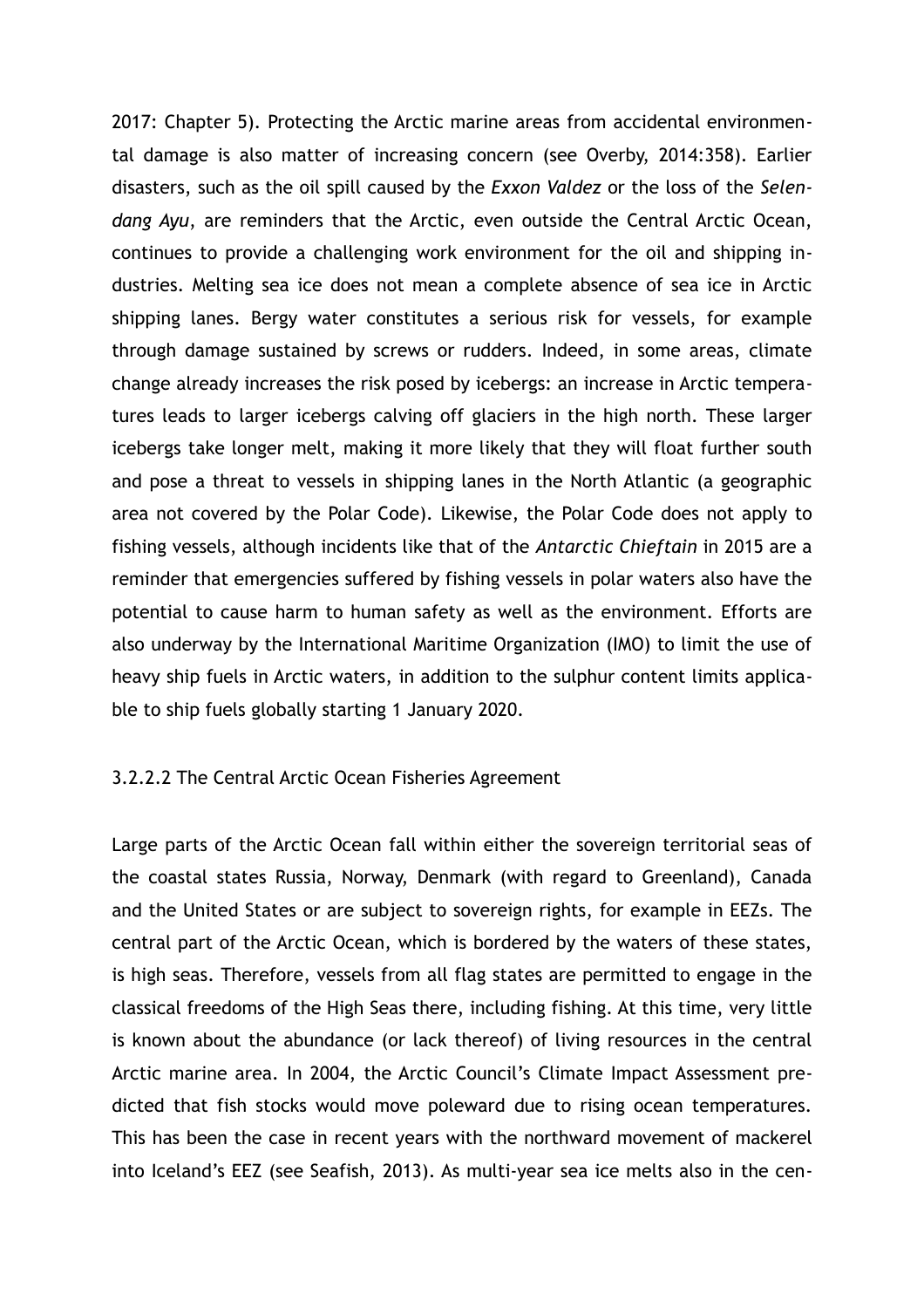tral parts of the Arctic Ocean, this part of the Arctic is quickly becoming more accessible, also for fishing. Currently, about 40% of the Arctic Ocean is already icefree during the summer months and it is expected that the entire ocean will be practically ice free in the summer months at some time between 2030 and 2040. Elsewhere, a lack of information about fish stocks led to delays in the adoption of measures which might have prevented overfishing (see Balton, 2001). In the High Seas, the responsibility for regulating vessel behavior rests with the flag states. The aforementioned coastal states, also known as the Arctic Five (A5), joined by other actors with interests in the region (Iceland, Japan, South Korea, China and the European Union, together referred to as the A5+5), came together to establish an international agreement which prevents ships flying their flags from commercial fishing in the Central Arctic Ocean. The agreement, which follows the 2015 Declaration Concerning the Prevention of Unregulated High Seas Fishing in the Central Arctic Ocean which had been adopted by the A5, allows flag states to permit ships flying their flags to engage in fishing for exploratory purposes (Art. 3 (3) CAOFA, 2017) or if there is a regional fisheries management organization which has adopted rules for the High Seas part of the Central Arctic Ocean (Art. 3 (1) (a) CAOFA, 2017). This makes it clear that the agreement is not aimed at preventing fishing per se but is a temporary measure designed to prevent harm to the marine environment at a time when the region becomes accessible but vital information on fish stocks is still missing. The agreement will make fisheries management possible in a part of the seas that has never before been accessible for fishing by establishing a Joint Program of Scientific Monitoring to study the possibility of sustainable harvesting. The Central Arctic Ocean Fisheries Agreement is a rare example of international law-making for the maritime sector at a time when a problem is foreseeable but before anyone has conducted fishing in those waters (by contrast, many maritime safety rules have been established in reaction to major disasters).

4. How to assess the current regulation for the marine areas and improve it for the future?

It seems obvious that the Arctic states and other stakeholders are reacting quickly to the vast changes that are taking place in the Arctic marine areas – the transfor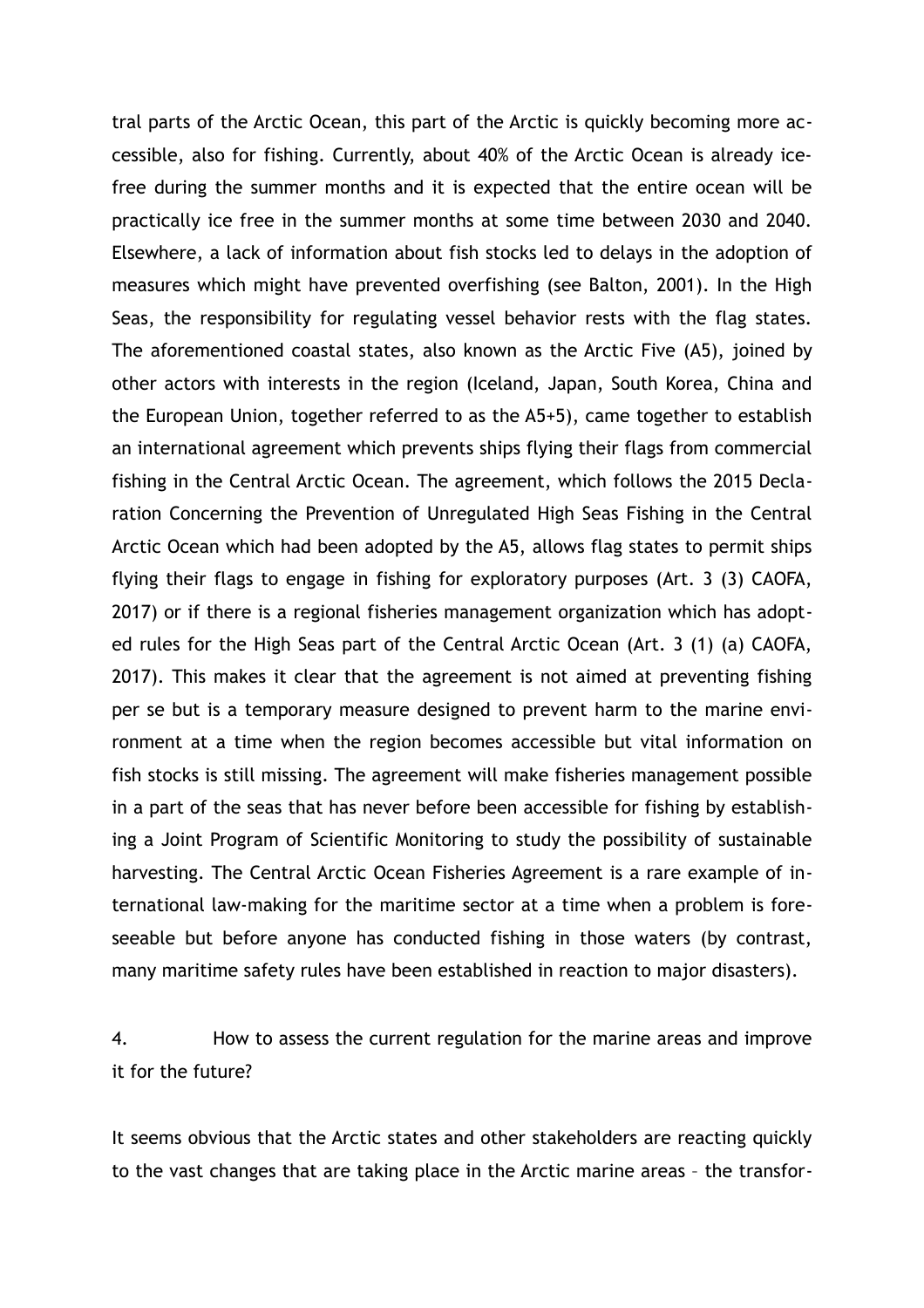mation that the ecosystems are undergoing and the increasing human uses of these waters. The Arctic Council, a soft-law forum, catalyzed scientific assessments and legally binding agreements between the eight Arctic states on issues that are of crucial importance for the safety and security of seafaring and the marine environment. Search and rescue and oil spill agreements apply mostly to the marine areas of the Arctic and address issues of utmost relevance in remote maritime areas which do not have the personnel or equipment for large-scale marine emergencies.

In addition, even with no commercial fishing in the central Arctic Ocean and fairly limited vessel traffic, it was possible to push two important legally binding agreements, one through the IMO and one endorsed by the Arctic Ocean coastal states together with other invited states and the European Union. This shows that Arctic and other interested states and stakeholders are taking a proactive and precautionary approach toward regulating the Arctic marine areas.

The current regulatory measures, even if tailored to the Arctic (and Antarctic), have been based on existing global treaties. The Arctic Council-catalyzed legally binding agreements on search and rescue and oil spills draw on a range of international treaties, such as the International Convention on Maritime Search and Rescue (SAR Convention, 1979), the Convention on International Civil Aviation (Chicago Convention, 1944), the International Convention on Oil Pollution Preparedness, Response and Co-operation (OPRC, 1990), the Copenhagen Agreement concerning Cooperation in taking Measures against Pollution of the Sea by Oil or Other Harmful Substances (Copenhagen Agreement, 1993) and the International Convention Relating to Intervention on the High Seas in Cases of Oil Pollution Casualties (Intervention Convention, 1969), but also on non-binding texts such as the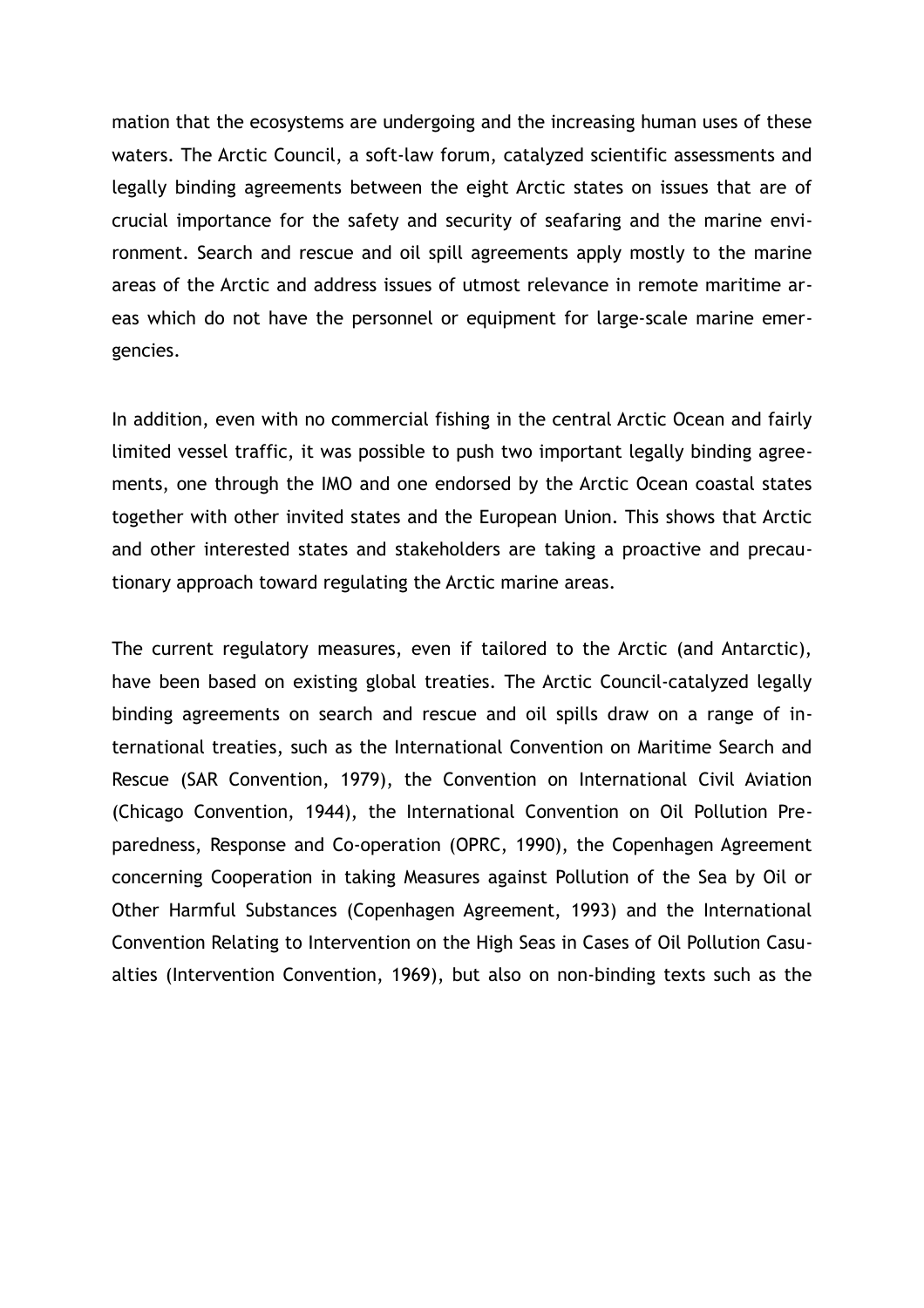<span id="page-18-1"></span>International Aeronautical and Maritime Search and Rescue Manual (IAMSAR Manu-al, 200[7](#page-18-0)) and on recognized concepts like polluter responsibility.<sup>7</sup>

Even if the Arctic fisheries agreement was initiated by the Arctic Ocean coastal states, it is also correct to observe that it relies heavily on the straddling stocks convention (FSA, 1995), one of the global implementing treaties of UNCLOS. The Polar Code was made mandatory by amending the existing global IMO treaties, simply because shipping is a global activity and needs to be regulated primarily via global rules. When the negotiations start between states on how to manage biodiversity beyond areas of national jurisdiction, these will be conducted under the UN auspices, with the goal as a global implementing agreement to the UNCLOS. This global treaty would also apply in the 2.8 million square kilometer high seas area of the central Arctic Ocean ( ).

There are pros and cons to the current regulatory framework. It is significant that nation-states, the EU and other key stakeholders have been able to regulate activities before there are vested economic interests or major disasters in most of the Arctic marine areas. On the other hand, the downside of the current regulatory approach is that it has been advanced by states and other stakeholders via various routes (Arctic Council, Arctic 5 plus 5 and through IMO) via soft and hard-law measures and in particular on the basis of sectoral approach to regulation rather than a holistic ecosystem approach to marine management.

4.1. How to improve the fragmented landscape in Arctic Ocean governance

What is it possible to do to improve this fragmented landscape of governance of Arctic marine areas? The way forward has already started with the Arctic Council, in particular the PAME working group but also activities in the other working groups and task forces. PAME has identified 18 large marine ecosystems of the Arctic ma-

<span id="page-18-0"></span>This follows from the preambles of the Agreement on Cooperation on Aeronautical and Maritime Search and [7](#page-18-1) Rescue in the Arctic, [https://oaarchive.arctic-council.org/bitstream/handle/11374/531/EDOCS-1910-v1-ACM](https://oaarchive.arctic-council.org/bitstream/handle/11374/531/EDOCS-1910-v1-ACMMDK07_Nuuk_2011_Arctic_SAR_Agreement_unsigned_EN.PDF?sequence=8&isAllowed=y)-MDK07 Nuuk 2011 Arctic SAR Agreement unsigned EN.PDF?sequence=8&isAllowed=y, and of the Agreement on Cooperation on Marine Oil Pollution Preparedness and Response in the Arctic, [https://](https://oaarchive.arctic-council.org/bitstream/handle/11374/529/EDOCS-2067-v1-ACMMSE08_KIRUNA_2013_agreement_on_oil_pollution_preparedness_and_response__in_the_arctic_formatted.PDF?sequence=5&isAllowed=y) [oaarchive.arctic-council.org/bitstream/handle/11374/529/EDOCS-2067-v1-ACMMSE08\\_KIRUNA\\_2013\\_a](https://oaarchive.arctic-council.org/bitstream/handle/11374/529/EDOCS-2067-v1-ACMMSE08_KIRUNA_2013_agreement_on_oil_pollution_preparedness_and_response__in_the_arctic_formatted.PDF?sequence=5&isAllowed=y)greement on oil pollution preparedness and response in the arctic formatted.PDF?sequence= $5&$ isAllowed=v.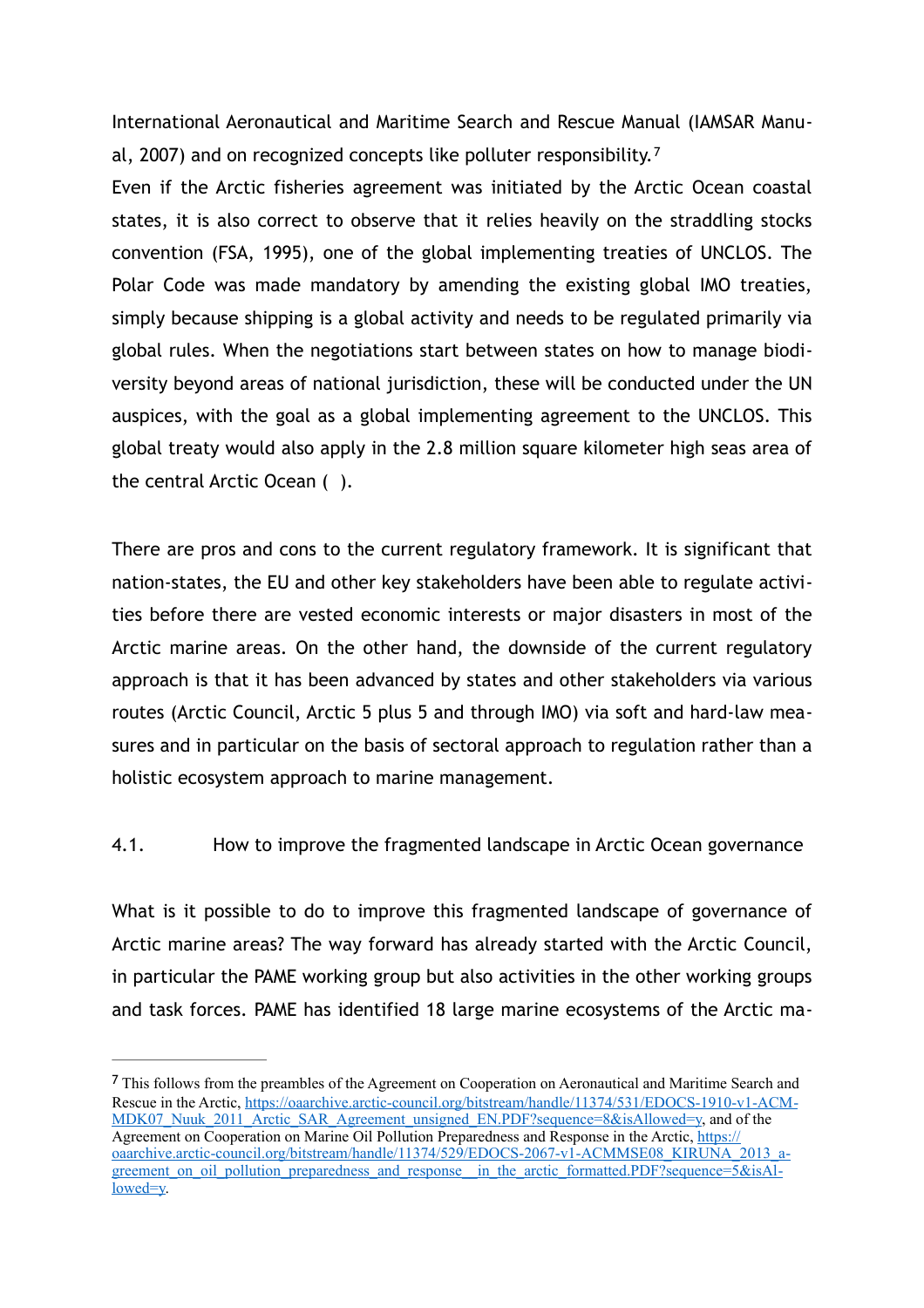rine areas that serve as basis for pushing forward marine ecosystem-based governance via soft-law measures.

<span id="page-19-1"></span>The current measures include PAME's adoption of an Arctic Marine Strategic Plan that guides their efforts until 2025 and encourages Arctic states and other Arctic Council actors to take concrete measures towards ecosystem-based management. Until 2013, there was a separate expert group of the Arctic Council focusing on ecosystem-based management[.](#page-19-0)<sup>[8](#page-19-0)</sup> During the United States chairmanship, one of the main themes was to draw inspiration from the regional seas agreements and other arrangements for the work in the Arctic Ocean. Currently, Finland is leading this work with the task of examining whether more integrated ocean management will be possible.

# 5. Concluding thoughts

In the bigger picture, it is surprising that the Arctic states and other stakeholders have been able to react to the vast transformation of the marine environment so quickly. Many of the current regulatory measures have progressed during a time when relations between Arctic states are not at their best. In addition, leaders of two of these superpowers are openly questioning the value of measures to combat climate change, which are at the core of the regulatory work in the Arctic. Despite this, various soft and hard-regulatory measures have already occurred before extensive human economic activity has entered many of these marine areas. The Arctic Council has been able to catalyze legally binding agreements tackling marine emergencies and has advanced via soft-law measures some marine ecosystembased management and scientific research in the Arctic Ocean and adjacent seas.

From this perspective, quite a lot has occurred considering the current geopolitical dynamics in the Arctic and elsewhere. Yet, climate change is unfortunately moving forward and transforming the Arctic marine area at an accelerating pace. The soft-

<span id="page-19-0"></span><sup>&</sup>lt;sup>[8](#page-19-1)</sup> Before this, there was a joint project between the Council working groups Sustainable Development Working Group (SDWG) and Protection of the Arctic Marine Environment (PAME) on the project Best Practices in Ecosystem-Based Ocean Management in the Arctic (BePOMAr), which was completed by 2009.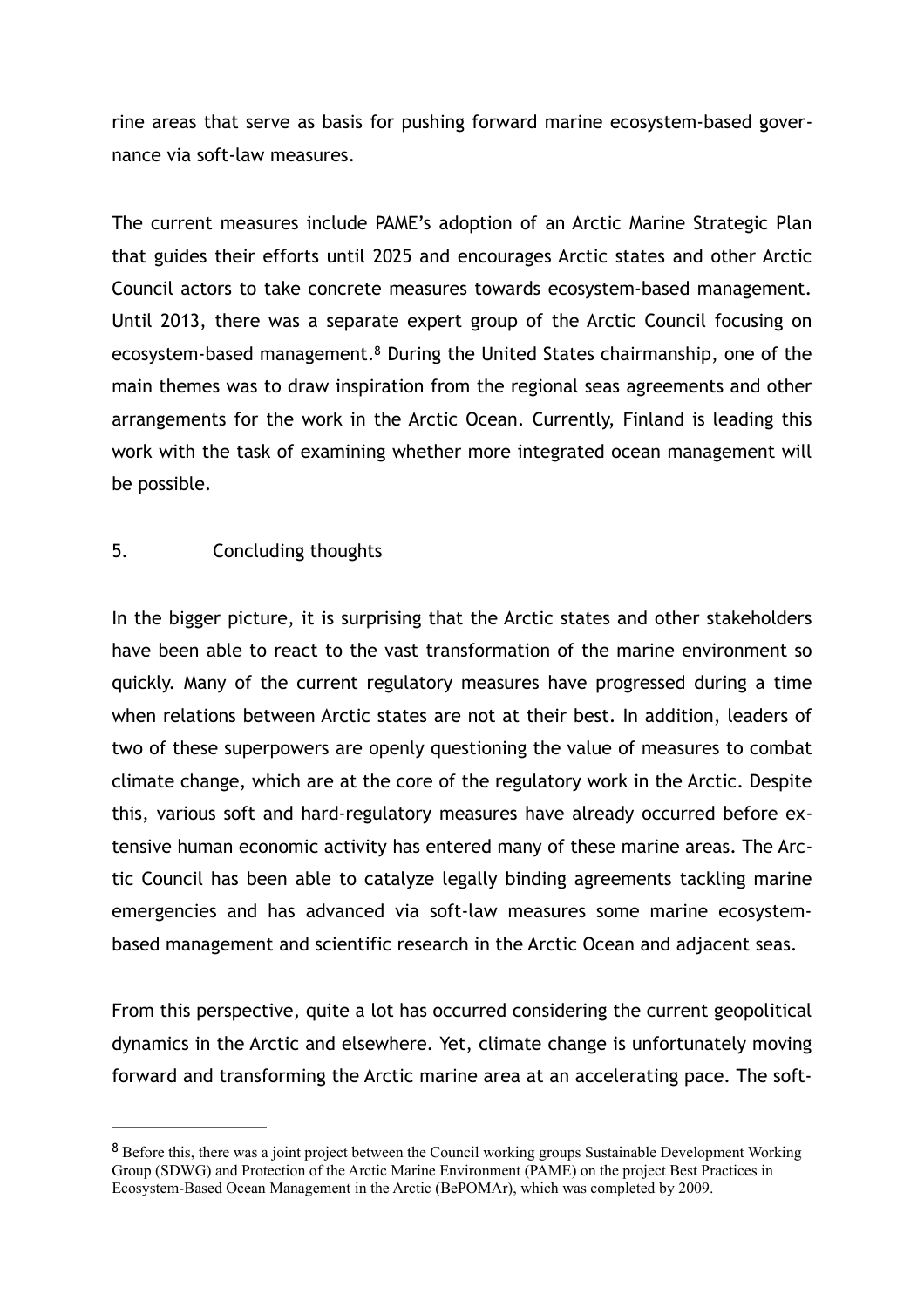law measures toward Arctic marine ecosystem-based management introduced by the Arctic Council are a good start and will hopefully lead the international community and Arctic marine states to take more concrete steps in this direction.

## **Literature**

Agreement between Denmark, Finland, Iceland, Norway and Sweden concerning Cooperation in taking Measures against Pollution of the Sea by Oil or Other Harmful Substances (Copenhagen Agreement, 1993), Copenhagen, 29 March 1993; entry into force 16 January 1998.

Agreement on Cooperation on Aeronautical and Maritime Search and Rescue in the Arctic (Arctic SAR, 2011), May 12 2011, entered into force January 19, 2013, available at<http://www.arctic-council.org/index.php/en/our-work/agreements>.

Agreement on Cooperation on Marine Oil Pollution Preparedness and Response in the Arctic (MOPPRA, 2013), 15 May 2013, entry into force 25 March 2016.

Agreement on Enhancing International Arctic Scientific Cooperation (11 May 2017) (ASC, 2017), available at [https://oaarchive.arctic-council.org/handle/11374/1916.](https://oaarchive.arctic-council.org/handle/11374/1916)

AMAP, 2014. Arctic Ocean Acidification 2013: An Overview. Arctic Monitoring and Assessment Programme (AMAP), Oslo, Norway. pp. xi + 27.

Arctic Council, Arctic Marine Strategic Plan 2015-2025 (AMSP, 2015), April 2015, [https://pame.is/images/03\\_Projects/AMSP/AMSP\\_2015-2025.pdf.](https://pame.is/images/03_Projects/AMSP/AMSP_2015-2025.pdf)

Arctic Council, Arctic Offshore Oil and Gas Guidelines (AOOGG), 29 April 2009, https://oaarchive.arctic-council.org/bitstream/handle/11374/63/Arctic-Guidelines-2009-13th-Mar2009.pdf?sequence=1&isAllowed=y.

Arctic Marine Shipping Assessment (2007), available at: [https://www.pame.is/in](https://www.pame.is/index.php/projects/arctic-marine-shipping/amsa)[dex.php/projects/arctic-marine-shipping/amsa.](https://www.pame.is/index.php/projects/arctic-marine-shipping/amsa)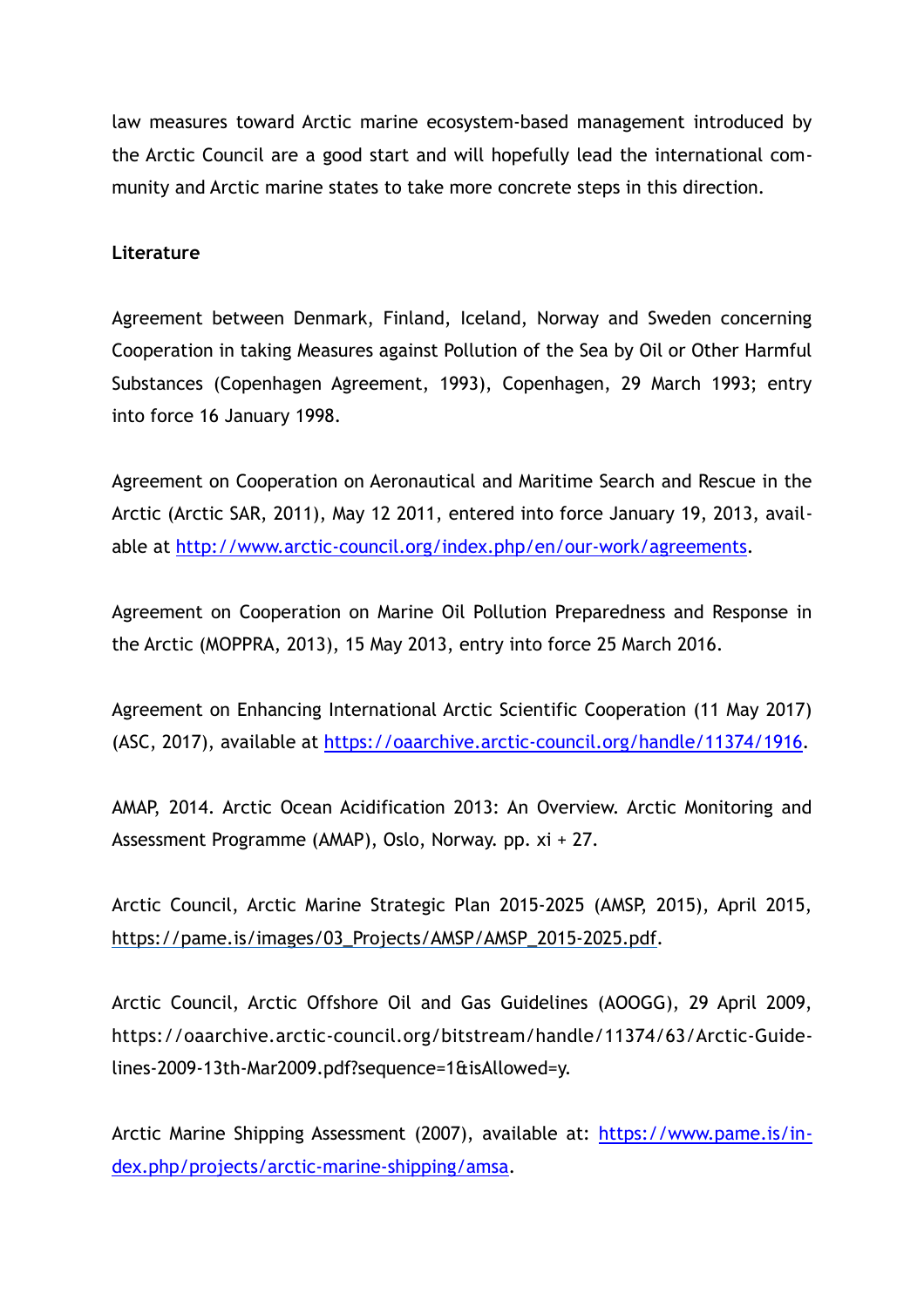Ball, Wayne S. (1996) The Old Grey Mare, National Enclosure of the Oceans. Ocean Development & International Law, 27, 97-124.

Balton, D. (2001) The Bering Sea Donut Hole Convention: Regional Solution, Global Implications. In Stokke, O. (Ed.), Governing High Seas Fisheries: The Interplay of Global and Regional Regimes. Oxford, UK: Oxford University Press.

Byers, M. (2014). International Law and the Arctic. Cambridge, UK: Cambridge University Press.

Canada, Arctic Waters Pollution Prevention Act (1970), available at: [https://](https://www.tc.gc.ca/eng/marinesafety/debs-arctic-acts-regulations-awppa-494.htm) [www.tc.gc.ca/eng/marinesafety/debs-arctic-acts-regulations-awppa-494.htm, cit](https://www.tc.gc.ca/eng/marinesafety/debs-arctic-acts-regulations-awppa-494.htm)ed as: Arctic Waters Pollution Prevention Act 1970.

Central Arctic Oceans Fisheries Agreement (CAOFA) (2017).

Conservation of Arctic Flora and Fauna (CAFF) (2013). Arctic Biodiversity Assessment: Report for Policy Makers. CAFF, Akureyri, Iceland; [https://www.caff.is/as](https://www.caff.is/assessment-series/arctic-biodiversity-assessment/229-arctic-biodiversity-assessment-2013-report-for-policy-makers-english)[sessment-series/arctic-biodiversity-assessment/229-arctic-biodiversity-assessment-](https://www.caff.is/assessment-series/arctic-biodiversity-assessment/229-arctic-biodiversity-assessment-2013-report-for-policy-makers-english)[2013-report-for-policy-makers-english](https://www.caff.is/assessment-series/arctic-biodiversity-assessment/229-arctic-biodiversity-assessment-2013-report-for-policy-makers-english),.

Convention on International Civil Aviation (Chicago Convention, 1944), 7 December 1944, entered into force 4 April 1947, available at https://www.icao.int/publications/Documents/7300\_cons.pdf.

Dremliuga, R. (2017) A Note on the Application of Article 234 of the Law of the Sea Convention in Light of Climate Change: Views from Russia, Ocean Development & International Law, 48:2, 128-135, DOI: [10.1080/00908320.2017.1290486.](https://doi.org/10.1080/00908320.2017.1290486)

Franckx, E. (1993) Maritime Claims in the Arctic: Canadian and Russian Perspectives. Dordrecht/Boston/London: Martinus Nijhoff.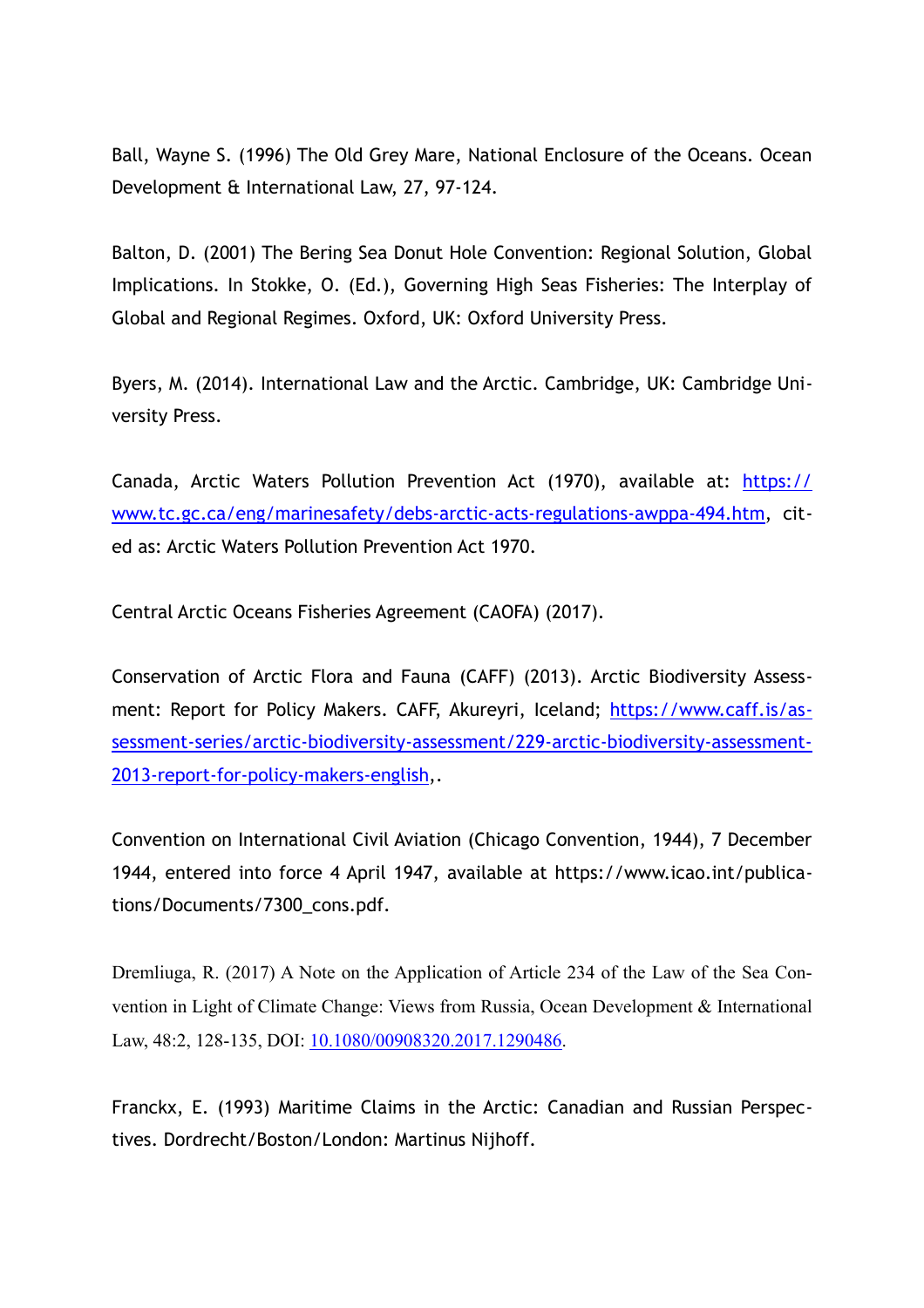Haacke, J., Myanmar and Maritime Security, ASAN Forum, 22 February 2016, available at: [http://www.theasanforum.org/myanmar-and-maritime-security/.](http://www.theasanforum.org/myanmar-and-maritime-security/)

IAMSAR manual: International Aeronautical and Maritime Search and Rescue Manual. (2007). London: IMO.

Ilulissat Declaration at [https://www.regjeringen.no/globalassets/upload/ud/](https://www.regjeringen.no/globalassets/upload/ud/080525_arctic_ocean_conference-_outcome.pdf) 080525 arctic ocean conference- outcome.pdf.

International Code for Ships Operating in Polar Waters (Polar Code) (2017), available at [www.imo.org/en/MediaCentre/HotTopics/polar/pages/default.aspx](http://www.imo.org/en/MediaCentre/HotTopics/polar/pages/default.aspx).

International Convention on Maritime Search and Rescue (SAR Convention 1979), 27 April 1979, entered into force 22 June 1985, 1405 UNTS 118.

International Convention on Oil Pollution Preparedness, Response and Co-operation (OPRC, 1990), 30 November 1990; entry into force 13 May 1995.

International Convention Relating to Intervention on the High Seas in Cases of Oil Pollution Casualties (Intervention Convention, 1969), 29 November 1969, 970 UNTS 211 (entry into force 6 May 1975).

Kikkert, P., Lackenbauer P.W. (2014) Legal Appraisals of Canada's Arctic Sovereignty: Key Documents, 1905-1956. Calgary: Center for Military and Strategic Studies.

Tommy T.B. Koh, of Singapore, President of the Third United Nations Conference on the Law of the Sea, 6, 11 December 1982, available at: [http://www.un.org/depts/](http://www.un.org/depts/los/convention_agreements/texts/koh_english.pdf) [los/convention\\_agreements/texts/koh\\_english.pdf.](http://www.un.org/depts/los/convention_agreements/texts/koh_english.pdf)

Koivurova, T., and VanderZwaag, D. (2007). The Arctic Council at 10 years: retrospect and prospects. University of British Columbia Law Review 40(1): 121–194.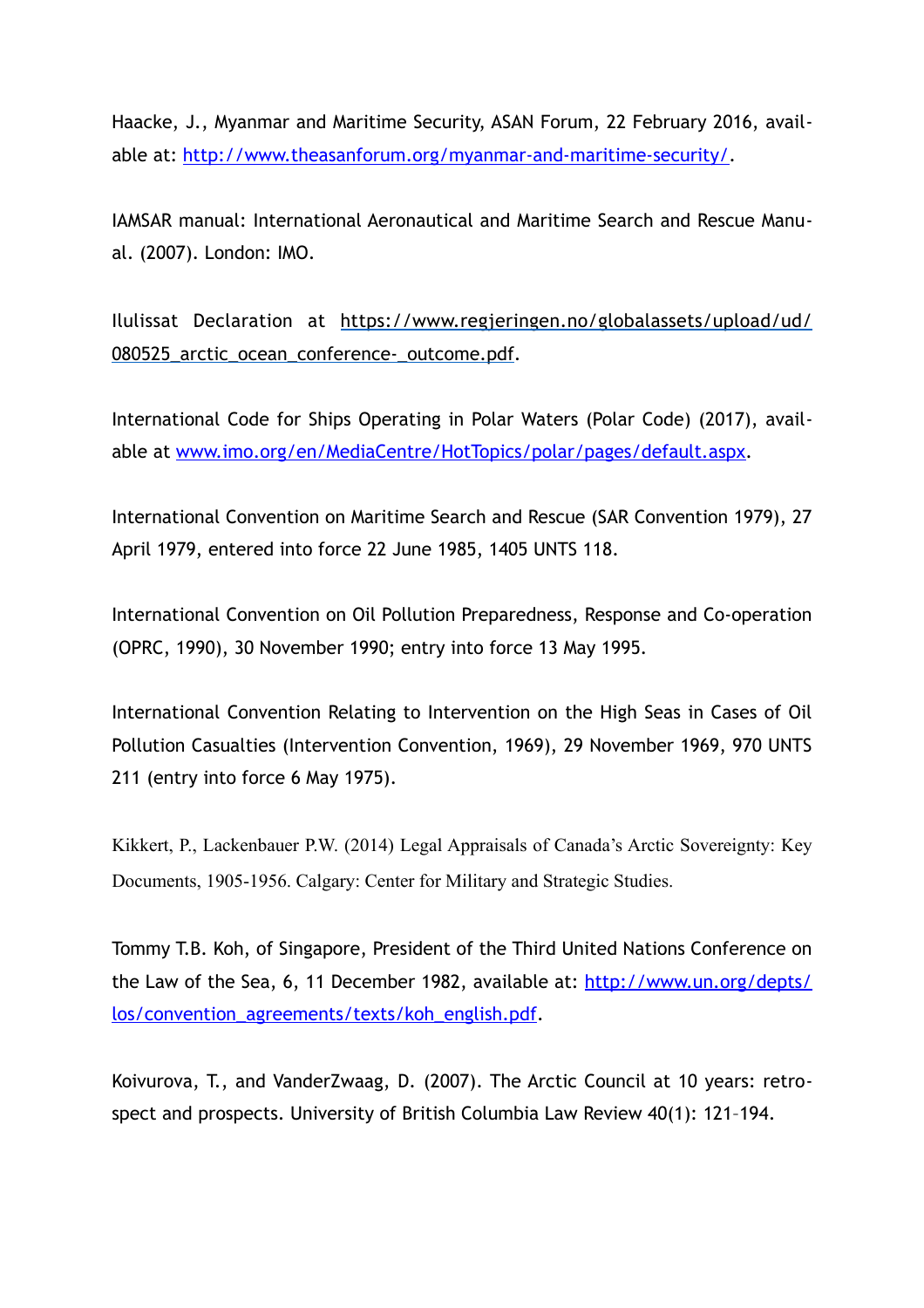National Snow and Ice Data Center, available at: https://nsidc.org/cryosphere/ sotc/sea\_ice.html.

Onarheim, I.H., Eldevik, T., Smedsrud, L.H., Stroeve, J.C. (2018): Seasonal and Regional Manifestation of Arctic Sea Ice Loss. J. Climate, 31, 4917–4932, available at: [https://doi.org/10.1175/JCLI-D-17-0427.1.](https://doi.org/10.1175/JCLI-D-17-0427.1)

Overby, L. R., "Civil Liability (for oil pollution) in polar marine environments, in: Comité Maritime International Yearbook (2014), pp. 357-366, at p. 358.

Russian Federation revised submission to the CLCS (2015): [http://www.un.org/](http://www.un.org/depts/los/clcs_new/submissions_files/submission_rus_rev1.htm) depts/los/clcs\_new/submissions\_files/submission\_rus\_rev1.htm.

Sands, P., Peel, J., Fabra, A., MacKenzie, R. (2018). Principles of International Environmental Law. Cambridge, UK: Cambridge University Press..

Scovazzi, T. (2009). Legal issues relating to navigation through Arctic waters. The Yearbook of Polar Law Online, vol. 1, no. 1, pp. 371–382.

Seafish, Industry Briefing Note, January 2013, at http://www.seafish.org/media/ 750990/seafishguidancenote\_mackerel\_201301.pdf.

Tanaka. Y, (2015). The International Law of the Sea. Cambridge, UK: Cambridge University Press..

UNCLOS III (1982), Third United Nations Conference on the Law of the Sea (1973-1982), volume XVI, Summary Records of the Plenary, Eleventh Session: 163rd Meeting A/CONF. 62/SR.163.

United Nations, Agreement for the Implementation of the Provisions of the United Nations Convention on the Law of the Sea of 10 December 1982 relating to the Conservation and Management of Straddling Fish Stocks and Highly Migratory Fish Stocks (FSA, 1995), 8 September 1995, A/Conf.164/37.